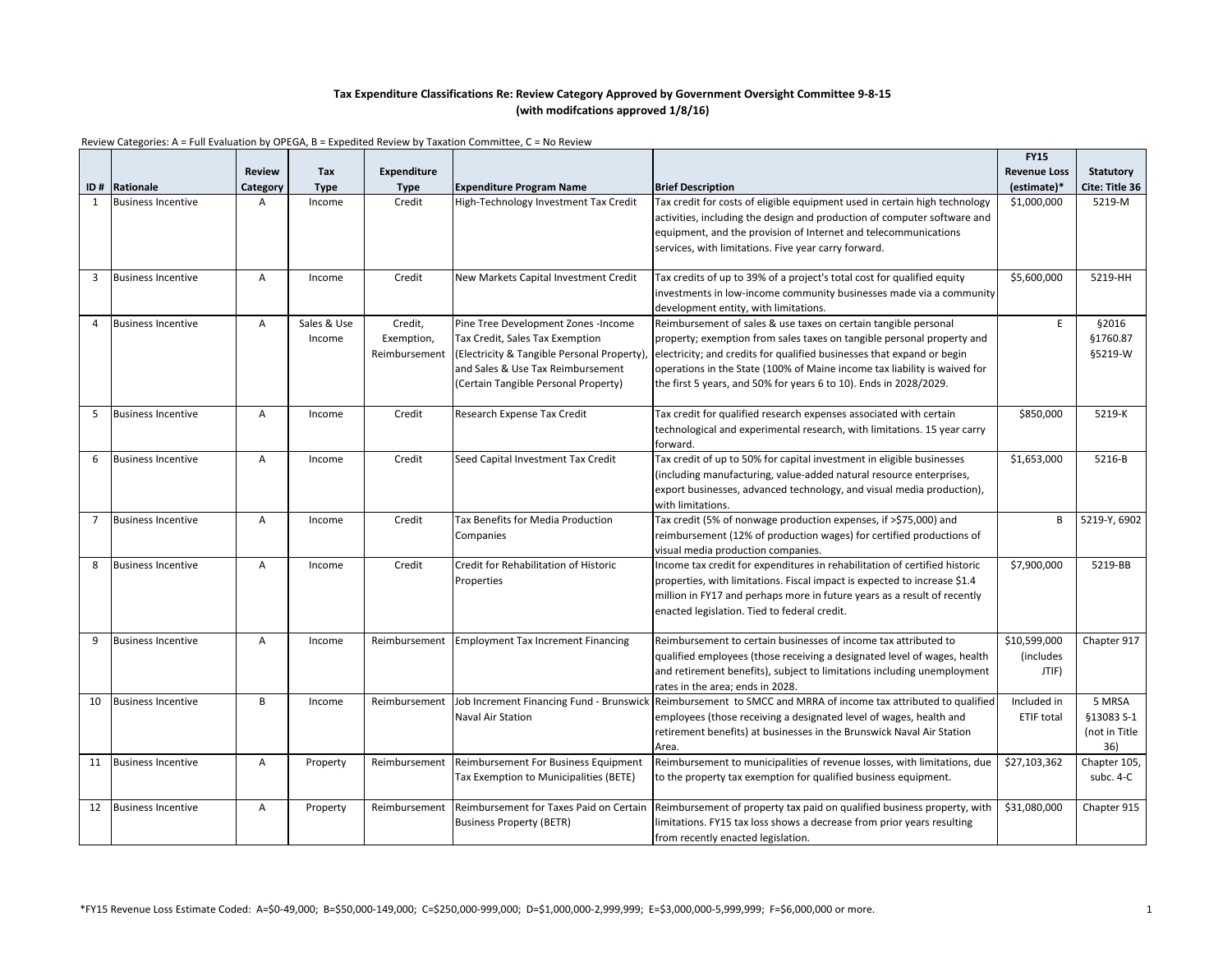|    |                               |                |             |                    |                                                                     |                                                                                                                  | <b>FY15</b>         |                  |
|----|-------------------------------|----------------|-------------|--------------------|---------------------------------------------------------------------|------------------------------------------------------------------------------------------------------------------|---------------------|------------------|
|    |                               | <b>Review</b>  | Tax         | <b>Expenditure</b> |                                                                     |                                                                                                                  | <b>Revenue Loss</b> | <b>Statutory</b> |
|    | <b>ID# Rationale</b>          | Category       | <b>Type</b> | <b>Type</b>        | <b>Expenditure Program Name</b>                                     | <b>Brief Description</b>                                                                                         | (estimate)*         | Cite: Title 36   |
| 13 | <b>Business Incentive</b>     | A              | Sales & Use | Exemption          | New Machinery for Experimental                                      | Tax exemption on sales of machinery and equipment for certain research                                           | B                   | 1760.32          |
|    |                               |                |             |                    | Research                                                            | and development activities, and for biotechnology research.                                                      |                     |                  |
|    |                               |                |             |                    |                                                                     |                                                                                                                  |                     |                  |
| 14 | <b>Business Incentive</b>     | $\mathsf{C}$   | Income      | Credit             | Biofuel Commercial Production and                                   | Tax credit on income derived from biofuel production; equal to 5 cents                                           | Α                   | 5219-X           |
|    |                               |                |             |                    | <b>Commercial Use</b>                                               | per gallon of biofuel.                                                                                           |                     |                  |
| 15 | <b>Business Incentive</b>     | C              | Income      | Credit             | Super Credit for Substantially Increased                            | Additional tax credit for taxpayers qualifying for the Research Expense                                          | \$2,055,800         | 5219-L           |
|    |                               |                |             |                    | Research & Development                                              | Tax Credit (#6) with expenses beyond what is covered under that credit,                                          |                     |                  |
|    |                               |                |             |                    |                                                                     | with certain limitations. Beginning in tax year 2014, except for carry                                           |                     |                  |
|    |                               |                |             |                    |                                                                     | forward amounts this is no longer an active tax credit. Allowable carry                                          |                     |                  |
|    |                               |                |             |                    |                                                                     | forward period is 10 years.                                                                                      |                     |                  |
| 16 | <b>Business Incentive</b>     | $\mathsf{C}$   | Income      | Credit             | Maine Fishery Infrastructure Investment                             | Tax credit for up to 50% of investment in eligible fishery infrastructure                                        | \$135,000           | 5216-D           |
|    |                               |                |             |                    | <b>Tax Credit</b>                                                   | projects to benefit the public; requires tax credit certificate from the                                         |                     |                  |
|    |                               |                |             |                    |                                                                     | Department of Inland Fisheries and Wildlife. Per IF&W, credit has not yet                                        |                     |                  |
|    |                               |                |             |                    |                                                                     | been used.                                                                                                       |                     |                  |
| 17 | <b>Business Incentive</b>     | $\mathsf{C}$   | Income      | Credit             | Shipbuilding Facility Credit                                        | Tax credit against withholding taxes for owners of shipbuilding facilities                                       | \$2,968,750         | Chapter 919      |
|    |                               |                |             |                    |                                                                     | with at least 6,500 employees, who invest at least \$200,000,000 related                                         |                     |                  |
|    |                               |                |             |                    |                                                                     | to construction, improvement, modernization or expansion of a 10 acre                                            |                     |                  |
|    |                               |                |             |                    |                                                                     | facility, with limitations.                                                                                      |                     |                  |
|    |                               |                |             |                    |                                                                     |                                                                                                                  |                     |                  |
| 18 | <b>Business Incentive</b>     | $\mathsf{C}$   | Income      | Deduction          | Deduction for Contributions to Capital<br><b>Construction Funds</b> | Deduction for contributions to a capital construction fund for<br>maintenance or replacement of fishing vessels. | A                   | 5122.2.1         |
|    |                               |                |             |                    |                                                                     |                                                                                                                  |                     |                  |
| 19 | Non-Business Incentive        | $\overline{A}$ | Income      | Credit             | <b>Credit for Educational Opportunity</b>                           | Tax credit for certain educational loan payments made by participants in                                         | \$5,210,000         | 5217-D           |
|    |                               |                |             |                    |                                                                     | the Job Creation Through Educational Opportunity Program and their                                               |                     |                  |
|    |                               |                |             |                    |                                                                     | employers; participants must be residents who remain in Maine after                                              |                     |                  |
|    |                               |                |             |                    |                                                                     | obtaining a degree here.                                                                                         |                     |                  |
| 20 | <b>Non-Business Incentive</b> | $\overline{A}$ | Income      | Credit             | <b>Credit for Wellness Programs</b>                                 | Tax credit to employers with 20 or fewer employees for expenditures on                                           | \$318,000           | 5219-FF          |
|    |                               |                |             |                    |                                                                     | wellness programs up to \$2,000.                                                                                 |                     |                  |
| 21 | Non-Business Incentive        | A              | Income      | Credit             | <b>Earned Income Credit</b>                                         | Tax credit equal to 4% of the federal earned income tax credit (EITC)                                            | \$937,000           | 5219-S           |
|    |                               |                |             |                    |                                                                     | received that year; EITC is a credit for individuals who have earned                                             |                     |                  |
|    |                               |                |             |                    |                                                                     | income under a certain limit.                                                                                    |                     |                  |
| 22 | <b>Non-Business Incentive</b> | $\overline{A}$ | Income      | Deduction          | Deduction For Contributions To IRC 529                              | Deduction for contributions to qualified tuition programs under Section                                          | \$257,000           | 5122.2.Y         |
|    |                               |                |             |                    | <b>Qualified Tuition Plans</b>                                      | 529 of the Internal Revenue Code (529 plans) up to \$250 per beneficiary,                                        |                     |                  |
|    |                               |                |             |                    |                                                                     | with income limitations.                                                                                         |                     |                  |
| 23 | Non-Business Incentive        | $\overline{A}$ | Income      | Deduction          | Deduction for Interest and Dividends on                             | Individual income tax deduction for interest or dividends on securities                                          | \$120,000           | 5122.2.N         |
|    |                               |                |             |                    | Maine State and Local Securities -                                  | issued by the State and its political subdivisions.                                                              |                     |                  |
|    |                               |                |             |                    | Individual Income Tax                                               |                                                                                                                  |                     |                  |
| 24 | Non-Business Incentive        | A              | Income      | Deduction          | Deduction for Interest and Dividends on                             | Corporate income tax deduction for interest or dividends on securities                                           | \$320,000           | 5200-A.2.A,      |
|    |                               |                |             |                    | U.S., Maine State and Local Securities                              | issued by the State and its political subdivisions.                                                              |                     | 5200-A.2.K       |
|    |                               |                |             |                    |                                                                     |                                                                                                                  |                     |                  |
| 25 | <b>Non-Business Incentive</b> | $\overline{A}$ | Income      | Deduction          | Deduction for Premiums Paid for Long-                               | Deduction for premiums spent for qualified long-term care insurance                                              | \$2,001,000         | 5122.2.L,        |
|    |                               |                |             |                    | Term Health Care Insurance                                          | contracts.                                                                                                       |                     | 5122.2.T         |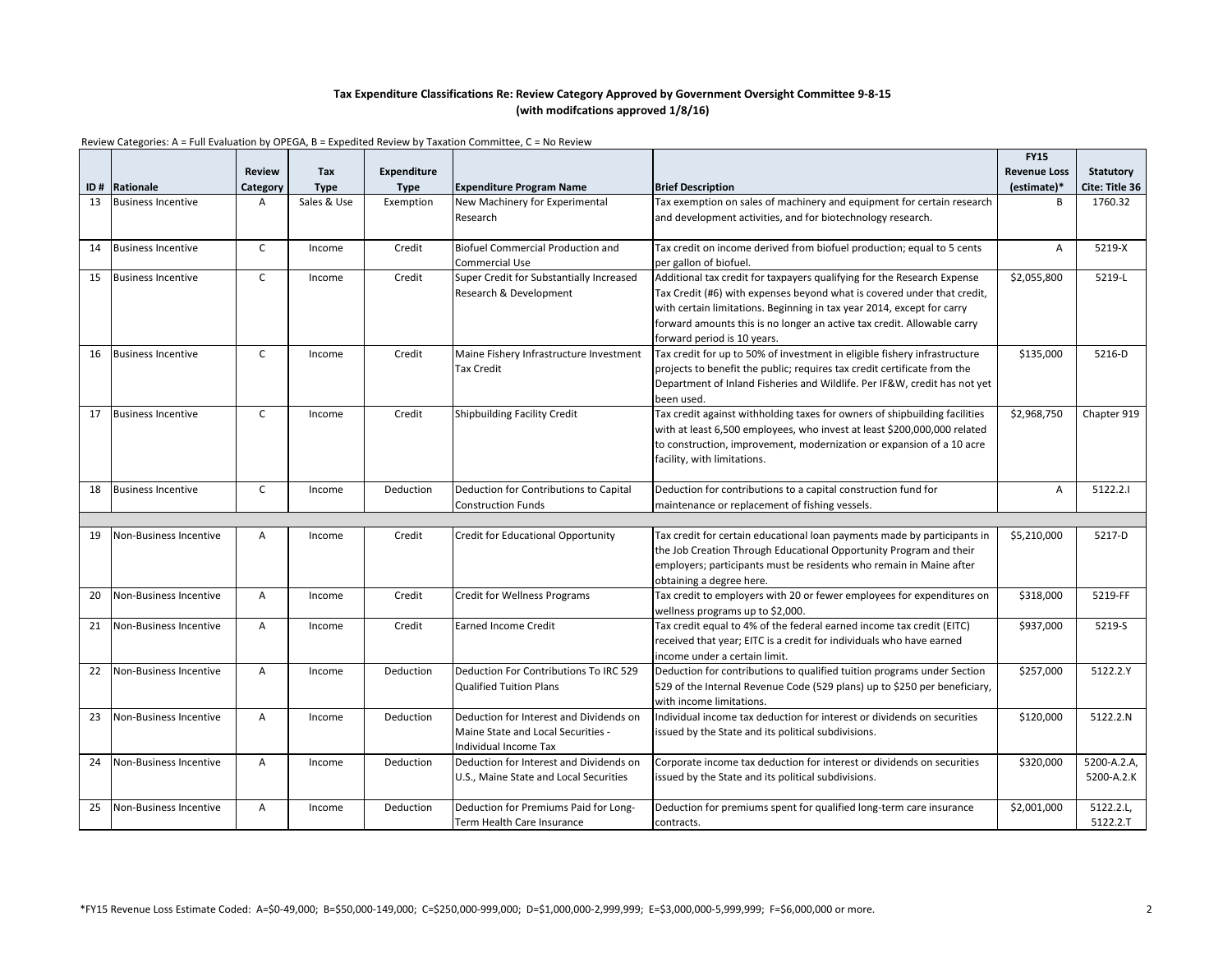|     |                               |                |             |                    |                                           |                                                                              | <b>FY15</b>         |                  |
|-----|-------------------------------|----------------|-------------|--------------------|-------------------------------------------|------------------------------------------------------------------------------|---------------------|------------------|
|     |                               | <b>Review</b>  | <b>Tax</b>  | <b>Expenditure</b> |                                           |                                                                              | <b>Revenue Loss</b> | <b>Statutory</b> |
| ID# | Rationale                     | Category       | <b>Type</b> | <b>Type</b>        | <b>Expenditure Program Name</b>           | <b>Brief Description</b>                                                     | (estimate)*         | Cite: Title 36   |
| 26  | <b>Non-Business Incentive</b> | C              | Income      | Credit             | Credit for Contributions to Family        | Tax credit for eligible individuals who contribute to family development     | Α                   | 5216-C           |
|     |                               |                |             |                    | Development Account Reserve Funds         | accounts, with limitations; these are savings accounts for education, job    |                     |                  |
|     |                               |                |             |                    |                                           | training, home expenses and other basic necessities.                         |                     |                  |
|     |                               |                |             |                    |                                           |                                                                              |                     |                  |
| 27  | <b>Non-Business Incentive</b> | $\mathsf{C}$   | Income      | Credit             | Dental Care Access Credit                 | Tax credit (not to exceed \$12,000 or \$15,000) for a limited number of      | \$162,000           | 5219-DD          |
|     |                               |                |             |                    |                                           | licensed dentists (five or six) per year who agree to practice in            |                     |                  |
|     |                               |                |             |                    |                                           | underserved areas of the State for at least 5 years and are certified        |                     |                  |
|     |                               |                |             |                    |                                           | eligible by the State's Oral Health Program; credit ends in 2020, with       |                     |                  |
|     |                               |                |             |                    |                                           | certification ending in 2015.                                                |                     |                  |
| 28  | Non-Business Incentive        | $\mathsf{C}$   | Income      | Credit             | <b>Innovation Finance Credit</b>          | Refundable tax credit available to the Maine Public Employees                | up to               | 5219-EE          |
|     |                               |                |             |                    |                                           | Retirement System for capital losses sustained in the Innovation Finance     | \$4,000,000         |                  |
|     |                               |                |             |                    |                                           | Program administered by the Finance Authority of Maine, which                |                     |                  |
|     |                               |                |             |                    |                                           | encourages investment in venture captial funds for innovative Maine          |                     |                  |
|     |                               |                |             |                    |                                           | businesses. Ends in 2029. Per FAME, this has never been utilized.            |                     |                  |
|     |                               |                |             |                    |                                           |                                                                              |                     |                  |
| 29  | Non-Business Incentive        | $\mathsf{C}$   | Income      | Deduction          | Deduction for Affordable Housing          | Deduction for income resulting from sale of certified multifamily            | D                   | 5122.2.Z         |
|     |                               |                |             |                    |                                           | affordable housing properties. Per MaineHousing, this has been used          |                     |                  |
|     |                               |                |             |                    |                                           | only three times since its enactment.                                        |                     |                  |
| 30  | Non-Business Incentive        | $\mathsf{C}$   | Income      | Credit             | Credit for Dependent Health Benefits Paid | Tax credit for employers with <5 employees for a portion of dependent        | Α                   | 5219-0           |
|     |                               |                |             |                    |                                           | health benefits paid for low-income employees under a health benefit         |                     |                  |
|     |                               |                |             |                    |                                           | plan, with limitations.                                                      |                     |                  |
| 31  | Non-Business Incentive        | C              | Income      | Credit             | Credit for Employer-Assisted Day Care     | Tax credit to employers for a portion of their costs to provide day care     | A                   | 5217             |
|     |                               |                |             |                    |                                           | services to employees.                                                       |                     |                  |
| 32  | Non-Business Incentive        | $\mathsf{C}$   | Income      | Credit             | Credit for Employer-Provided Long-Term    | Tax credit to employers for a portion of their costs to provide long-term    | A                   | 5217-C           |
|     |                               |                |             |                    | Care Benefits                             | care insurance to employees.                                                 |                     |                  |
| 33  | Non-Business Incentive        | $\mathsf{C}$   | Income      | Credit             | Forest Management Planning Income         | Tax credit for the cost of developing a forest management and harvest        | \$70,000            | 5219-C           |
|     |                               |                |             |                    | Credits                                   | plan for forest land over 10 acres every 10 years; maximum of \$200.         |                     |                  |
|     |                               |                |             |                    |                                           |                                                                              |                     |                  |
| 34  | Non-Business Incentive        | $\mathsf{C}$   | Income      | Credit             | Quality Child Care Investment Credit      | Tax credit for individual or corporate investment in providing quality child | Α                   | 5219-Q           |
|     |                               |                |             |                    |                                           | care services, with limitations.                                             |                     |                  |
| 35  | Non-Business Incentive        | $\mathsf{C}$   | Income      | Credit             | <b>Primary Care Access Credit</b>         | Tax credit for outstanding student loans available to a limited number of    | \$22,230            | 5219-KK          |
|     |                               |                |             |                    |                                           | primary care medical professionals who agree to practice in underserved      |                     |                  |
|     |                               |                |             |                    |                                           | areas of the state for at least 5 years, with limitations.                   |                     |                  |
|     |                               |                |             |                    |                                           |                                                                              |                     |                  |
| 36  | Non-Business Incentive        | $\mathsf{C}$   | Income      | Deduction          | Deduction for Dentists with Military      | Deduction for military pension benefits received by licensed dentists who    | A                   | 5122.2.BB        |
|     |                               |                |             |                    | Pensions                                  | work at least 20 hours per week and accept MaineCare patients.               |                     |                  |
|     |                               |                |             |                    |                                           |                                                                              |                     |                  |
|     |                               |                |             |                    |                                           |                                                                              |                     |                  |
| 37  | <b>Tax Relief</b>             | $\overline{A}$ | Income      | Credit             | Income Tax Credit for Child Care Expense  | Tax credit for child and dependent care expenses in the amount of 25%        | \$3,972,000         | 5218             |
|     |                               |                |             |                    |                                           | of the federal tax credit; the credit doubles for expenses incurred for      |                     |                  |
|     |                               |                |             |                    |                                           | quality child care services. Maximum of \$500.                               |                     |                  |
|     |                               |                |             |                    |                                           |                                                                              |                     |                  |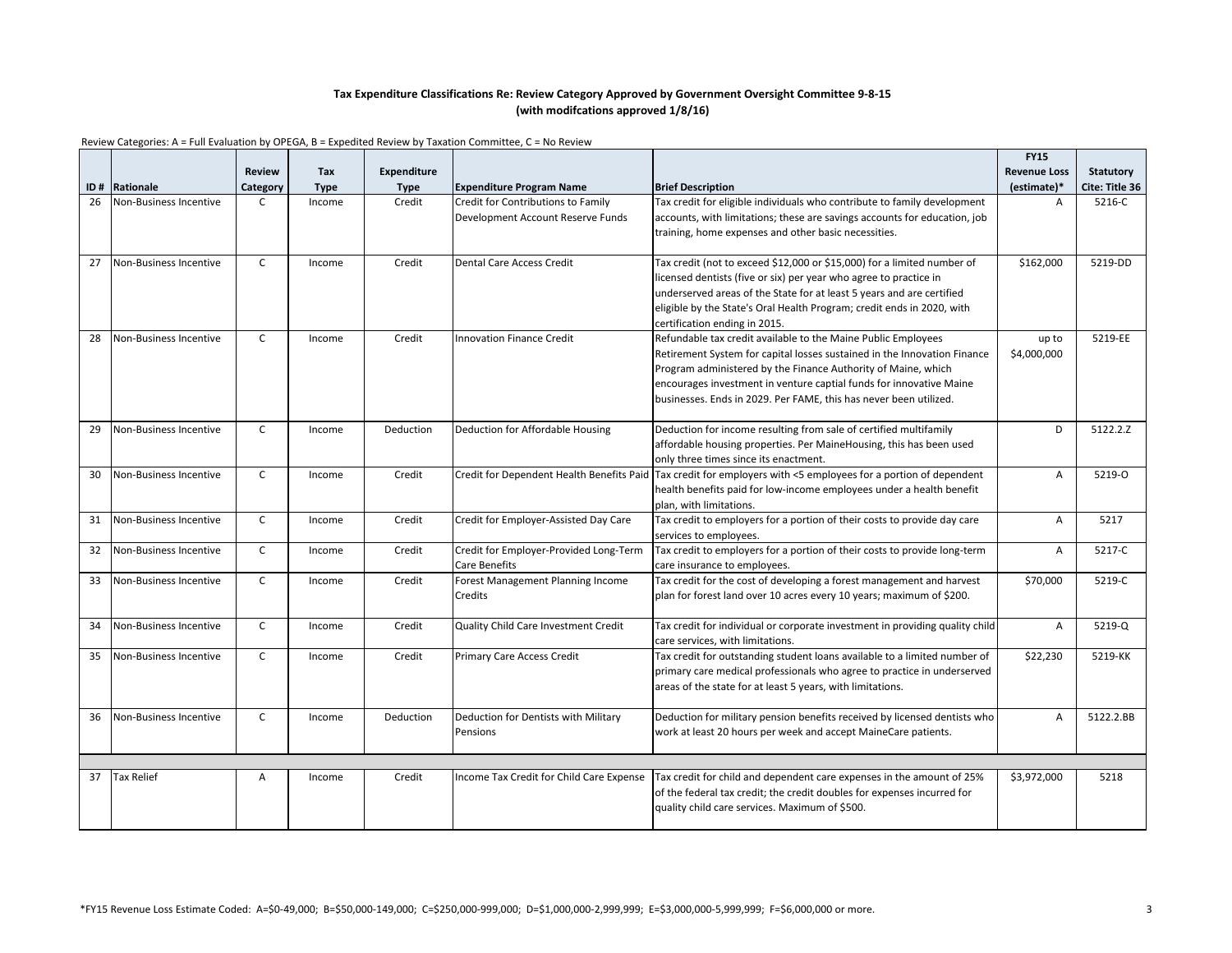|     |                   |                |             |                    |                                               |                                                                                                                   | <b>FY15</b>         |                  |
|-----|-------------------|----------------|-------------|--------------------|-----------------------------------------------|-------------------------------------------------------------------------------------------------------------------|---------------------|------------------|
|     |                   | <b>Review</b>  | <b>Tax</b>  | <b>Expenditure</b> |                                               |                                                                                                                   | <b>Revenue Loss</b> | <b>Statutory</b> |
| ID# | Rationale         | Category       | <b>Type</b> | <b>Type</b>        | <b>Expenditure Program Name</b>               | <b>Brief Description</b>                                                                                          | (estimate)*         | Cite: Title 36   |
| 38  | <b>Tax Relief</b> | A              | Income      | Deduction          | Deduction for Pension Income & IRA            | Deduction for pension benefits received under employee retirement                                                 | \$30,300,000        | 5122.2.M         |
|     |                   |                |             |                    | <b>Distributions</b>                          | plans and taxable distributions from individual retirement accounts, up to                                        |                     |                  |
|     |                   |                |             |                    |                                               | \$10,000.                                                                                                         |                     |                  |
| 39  | <b>Tax Relief</b> | $\overline{A}$ | Income      | Deduction          | <b>Deduction for Social Security Benefits</b> | Deduction for social security benefits and railroad retirement benefits.                                          | \$57,500,650        | 5122.2.C         |
|     |                   |                |             |                    | Taxable at Federal Level                      |                                                                                                                   |                     |                  |
| 40  | <b>Tax Relief</b> | $\overline{A}$ | Property    | Credit             | <b>Property Tax Fairness Credit</b>           | Property tax credit for Maine residents based on a formula, not to exceed                                         | \$34,505,000        | 5219-KK          |
|     |                   |                |             |                    |                                               | \$600 for those under 65 years of age, or \$900 for those over 65, with                                           |                     |                  |
|     |                   |                |             |                    |                                               | income limitations.                                                                                               |                     |                  |
| 41  | <b>Tax Relief</b> | $\overline{A}$ | Sales & Use | Exemption          | <b>Railroad Track Materials</b>               | Tax exemption on sales of railroad track materials for installation on                                            | \$361,000           | 1760.52          |
|     |                   |                |             |                    |                                               | railroad lines within the State.                                                                                  |                     |                  |
| 42  | <b>Tax Relief</b> | $\overline{A}$ | Sales & Use | Refund             |                                               | Refund of Sales Tax on Purchases of Parts Refund of sales tax paid on purchases of parts and supplies for use for | \$79,800            | 2020             |
|     |                   |                |             |                    | and Supplies for Windjammers                  | operation, repair or maintenance of a windjammer providing commercial                                             |                     |                  |
|     |                   |                |             |                    |                                               | cruises.                                                                                                          |                     |                  |
| 43  | <b>Tax Relief</b> | $\overline{A}$ | Service     | Exemption          | Basic Cable & Satellite Television Service    | Tax exemption on the sale of the minimum service that can be purchased                                            | \$4,455,500         | 2551.2           |
|     |                   |                | Provider    |                    |                                               | from a cable or satellite television supplier.                                                                    |                     |                  |
| 44  | <b>Tax Relief</b> | $\overline{A}$ | Service     | Exemption          | Certain Telecommunications Services           | Tax exemption on sales of interstate and international                                                            | \$10,678,000        | 2557.33,         |
|     |                   | $\mathsf{C}$   | Provider    |                    |                                               | telecommunications services.                                                                                      |                     | 2557.34          |
| 45  | <b>Tax Relief</b> |                | Income      | Credit             | Retirement and Disability Credit              | Partial tax credit (20%) of the allowable federal tax credit for those                                            | \$5,000             | 5219-A           |
|     |                   |                |             |                    |                                               | retired on disability or 65 and older with income below \$17,500 (single)<br>or \$25,000 (married)                |                     |                  |
| 46  | <b>Tax Relief</b> | $\mathsf{C}$   | Income      | Deduction          | <b>Deduction for Holocaust Victim</b>         | Deduction for settlement payments received by Holocaust victims.                                                  | Α                   | 5122.2.0         |
|     |                   |                |             |                    | Settlement Payments                           |                                                                                                                   |                     |                  |
|     |                   |                |             |                    |                                               |                                                                                                                   |                     |                  |
| 47  | Charitable        | B              | Sales & Use | Exemption          | Construction Contracts with Exempt            | Tax exemption on sales of tangible personal property to contractors for                                           | D                   | 1760.61          |
|     |                   |                |             |                    | Organizations                                 | incorporation in real property for sale to any sales tax exempt                                                   |                     |                  |
|     |                   |                |             |                    |                                               | organization or government agency.                                                                                |                     |                  |
| 48  | Charitable        | B              | Service     | Exemption          | Construction contracts with Exempt            | Tax exemption on sales of fabrication services to contractors for                                                 | $\mathsf{C}$        | 2557.31          |
|     |                   |                | Provider    |                    | Organizations                                 | incorporation in real property for sale to any sales tax exempt                                                   |                     |                  |
|     |                   |                |             |                    |                                               | organization or government agency.                                                                                |                     |                  |
| 49  | Charitable        | $\overline{B}$ | Sales & Use | Exemption          | Sales of Certain Qualified Snowmobile         | Tax exemption on sales of snowmobile trail grooming equipment to                                                  | \$81,236            | 1760.90          |
|     |                   |                |             |                    | <b>Trail Grooming Equipment</b>               | incorporated snowmobile clubs.                                                                                    |                     |                  |
|     |                   |                |             |                    |                                               |                                                                                                                   |                     |                  |
| 50  | Charitable        | B              | Other       | Exemption          | State and Local Government Exemption          | Gasoline Tax exemption for sales to the State or any political subdivision                                        | \$1,957,126         | 2903.4.C         |
|     |                   |                |             |                    | from the Gasoline Tax                         | of the State. (Highway Fund)                                                                                      |                     |                  |
| 51  | Charitable        | B              | Other       | Exemption          | State & Local Government Exemption            | Special Fuel Tax exemption for sales to the State or any political                                                | \$2,316,821         | 3204-A.3         |
|     |                   |                |             |                    | from the Special Fuel Tax                     | subdivision of the State. (Highway Fund)                                                                          |                     |                  |
| 52  | Charitable        | B              | Sales & Use | Exemption          | Meals for Residents of Certain Nonprofit      | Tax exemption on sales of meals to residents of nonprofit church-                                                 | B                   | 1760.6.D         |
|     |                   |                |             |                    | <b>Congregate Housing Facilities</b>          | affiliated congregate housing facilities for the lower-income elderly.                                            |                     |                  |
|     |                   |                |             |                    |                                               |                                                                                                                   |                     |                  |
| 53  | Charitable        | B              | Sales & Use | Exemption          | Certain Sales by an Auxiliary Organization    | Tax exemption on sales of meals and related items and services by a                                               | R                   | 1760.85          |
|     |                   |                |             |                    | of the American Legion                        | nonprofit auxiliary organization of the American Legion in connection                                             |                     |                  |
|     |                   |                |             |                    |                                               | with a fundraising event, under specified conditions.                                                             |                     |                  |
|     |                   |                |             |                    |                                               |                                                                                                                   |                     |                  |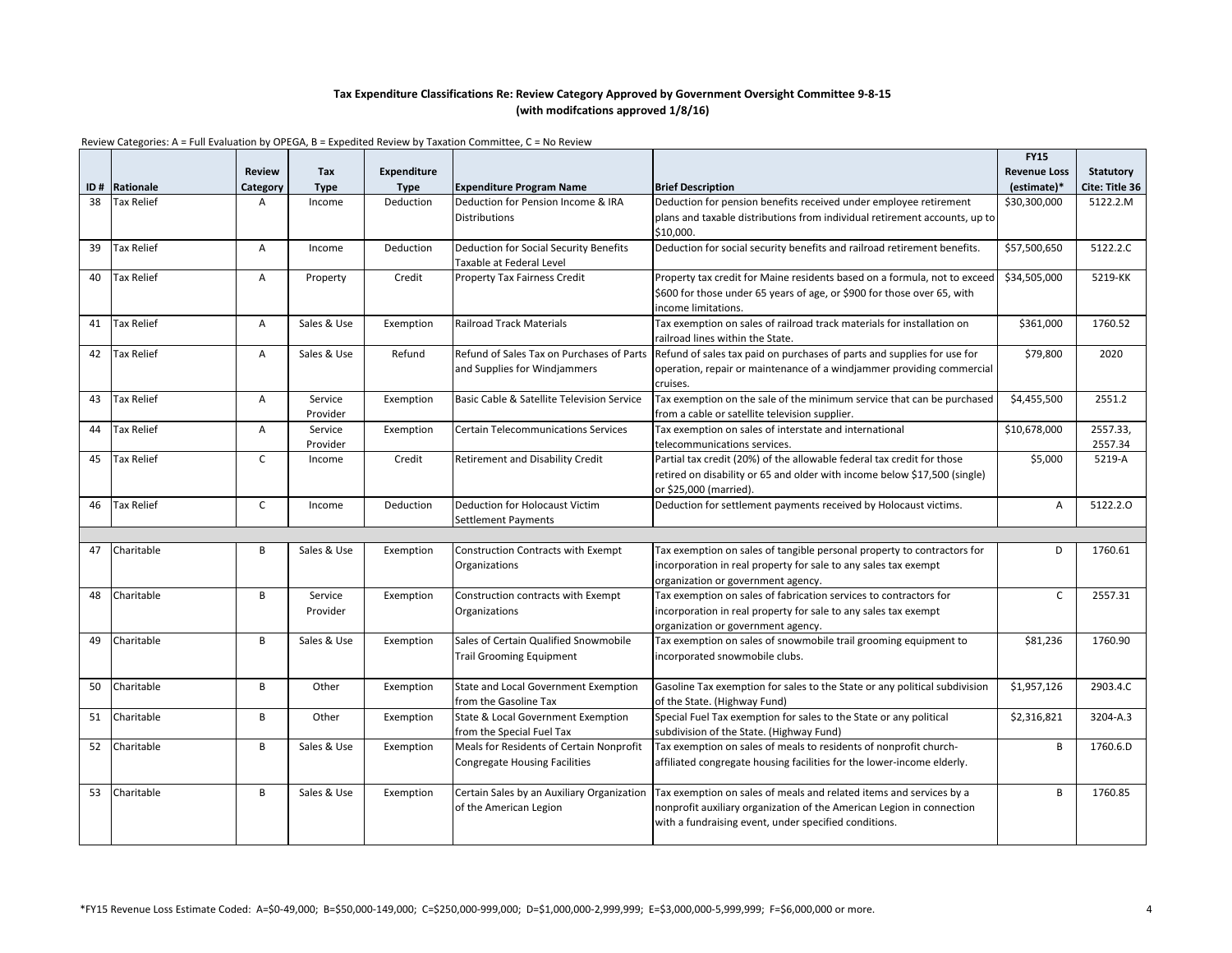|     |            |               |             |                    |                                                  |                                                                                                               | <b>FY15</b>              |                  |
|-----|------------|---------------|-------------|--------------------|--------------------------------------------------|---------------------------------------------------------------------------------------------------------------|--------------------------|------------------|
|     |            | <b>Review</b> | Tax         | <b>Expenditure</b> |                                                  |                                                                                                               | <b>Revenue Loss</b>      | <b>Statutory</b> |
| ID# | Rationale  | Category      | <b>Type</b> | <b>Type</b>        | <b>Expenditure Program Name</b>                  | <b>Brief Description</b>                                                                                      | (estimate)*              | Cite: Title 36   |
| 54  | Charitable | B             | Sales & Use | Exemption          | Sales to the State & Political Subdivisions      | Tax exemption on sales to the State or federal government or to any                                           | \$171,745,98             | 1760.2           |
|     |            |               |             |                    |                                                  | political subdivision, agency, or instrumentality of them.                                                    | 8                        |                  |
| 55  | Charitable | B             | Sales & Use | Exemption          |                                                  | Meals Served by Public or Private Schools   Tax exemption on sales of meals served by schools and school      | $\overline{$}31,331,579$ | 1760.6.A         |
|     |            |               |             |                    |                                                  | organizations to students and teachers.                                                                       |                          |                  |
| 56  | Charitable | B             | Sales & Use | Exemption          | Providing Meals for the Elderly                  | Tax exemption on sales of meals to nonprofit area agencies on aging to                                        | \$328,063                | 1760.6.C         |
|     |            |               |             |                    |                                                  | provide meals to the elderly.                                                                                 |                          |                  |
| 57  | Charitable | B             | Sales & Use | Exemption          |                                                  | Meals Served by Youth Camps Licensed by Tax exemption on sales of meals served by state-licensed youth camps. | $\mathsf{C}$             | 1760.6.F         |
|     |            |               |             |                    | <b>DHHS</b>                                      |                                                                                                               |                          |                  |
| 58  | Charitable | B             | Sales & Use | Exemption          | Meals Served by a Retirement Facility to         | Tax exemption on sales of meals served by a retirement facility to its                                        | \$570,950                | 1760.6.G         |
|     |            |               |             |                    | its Residents                                    | residents under specified conditions.                                                                         |                          |                  |
| 59  | Charitable | B             | Sales & Use | Exemption          | Sales to Hospitals, Research Centers,            | Tax exemption on sales to schools, churches, hospitals, certain nonprofit                                     | F.                       | 1760.16          |
|     |            |               |             |                    | <b>Churches and Schools</b>                      | health and human service organizations, certain research organizations,                                       |                          |                  |
|     |            |               |             |                    |                                                  | and educational television and radio stations.                                                                |                          |                  |
|     |            |               |             |                    |                                                  |                                                                                                               |                          |                  |
| 60  | Charitable | B             | Sales & Use | Exemption          | Sales to Certain Nonprofit Residential           | Tax exemption on sales to State-licensed private nonprofit residential                                        | B                        | 1760.18-A        |
|     |            |               |             |                    | Child Caring Institutions                        | child caring institutions.                                                                                    |                          |                  |
| 61  | Charitable | B             | Sales & Use | Exemption          | Rental of Living Quarters at Schools             | Tax exemption on rental charges for living quarters required for                                              | E                        | 1760.19          |
|     |            |               |             |                    |                                                  | attendance at a school.                                                                                       |                          |                  |
| 62  | Charitable | B             | Sales & Use | Exemption          | Sales to Ambulance Services & Fire               | Tax exemption on sales to nonprofit fire departments, ambulance                                               | C                        | 1760.26          |
|     |            |               |             |                    | <b>Departments</b>                               | services, and air ambulance services.                                                                         |                          |                  |
| 63  | Charitable | B             | Sales & Use | Exemption          | Sales to Comm. Mental Health, Substance          | Tax exemption on sales to community mental health, adult                                                      | B                        | 1760.28          |
|     |            |               |             |                    | Abuse & Mental Retardation Facilities            | developmental services and substance abuse services facilities.                                               |                          |                  |
|     |            |               |             |                    |                                                  |                                                                                                               |                          |                  |
| 64  | Charitable | B             | Sales & Use | Exemption          | Sales to Historical Societies & Museums          | Tax exemption on sales to certain nonprofit memorial foundations,                                             | B                        | 1760.42          |
| 65  | Charitable | B             | Sales & Use |                    |                                                  | historical societies, and museums.<br>Tax exemption on sales to licensed nonprofit nursery schools and day    | B                        | 1760.43          |
|     |            |               |             | Exemption          | Sales to Day Care Centers & Nursery              |                                                                                                               |                          |                  |
| 66  | Charitable | B             | Sales & Use | Exemption          | Schools<br>Sales to Emergency Shelters & Feeding | care centers.<br>Tax exemption on sales to nonprofit organizations providing free                             | B                        | 1760.47-A        |
|     |            |               |             |                    | Organizations                                    | temporary emergency shelter or food to underprivileged individuals.                                           |                          |                  |
|     |            |               |             |                    |                                                  |                                                                                                               |                          |                  |
| 67  | Charitable | B             | Sales & Use | Exemption          | Sales to Comm. Action Agencies; Child            | Sales to nonprofit child abuse and neglect prevention councils, certain                                       | $\mathsf{C}$             | 1760.49          |
|     |            |               |             |                    | Abuse Councils; Child Advocacy Orgs.             | child advocacy organizations and community action agencies.                                                   |                          |                  |
|     |            |               |             |                    |                                                  |                                                                                                               |                          |                  |
| 68  | Charitable | B             | Sales & Use | Exemption          | Sales to any Nonprofit Free Libraries            | Tax exemption on sales to nonprofit government-funded free public                                             | B                        | 1760.50          |
|     |            |               |             |                    |                                                  | lending libraries, and sales by the library or a nonprofit established to                                     |                          |                  |
|     |            |               |             |                    |                                                  | support the library.                                                                                          |                          |                  |
| 69  | Charitable | B             | Sales & Use | Exemption          | Sales to Nonprofit Youth Athletic &              | Tax exemption on sales to nonprofit youth organizations whose primary                                         | $\mathsf{C}$             | 1760.56          |
|     |            |               |             |                    | <b>Scouting Organizations</b>                    | purpose is to provide athletic instruction, and nonprofit scouting                                            |                          |                  |
|     |            |               |             |                    |                                                  | organizations.                                                                                                |                          |                  |
| 70  | Charitable | B             | Sales & Use | Exemption          | Sales by Schools & School-Sponsored              | Tax exemption on sales by schools and school organizations, provided                                          | C                        | 1760.64          |
|     |            |               |             |                    | Organizations                                    | that sales benefit the school, organization, or a charitable purpose.                                         |                          |                  |
|     |            |               |             |                    |                                                  |                                                                                                               |                          |                  |
| 71  | Charitable | B             | Sales & Use | Exemption          | Sales to Nonprofit Home Construction             | Tax exemption on sales to nonprofit organizations that construct low-                                         | B                        | 1760.67          |
|     |            |               |             |                    | <b>Organizations</b>                             | cost housing for low-income people.                                                                           |                          |                  |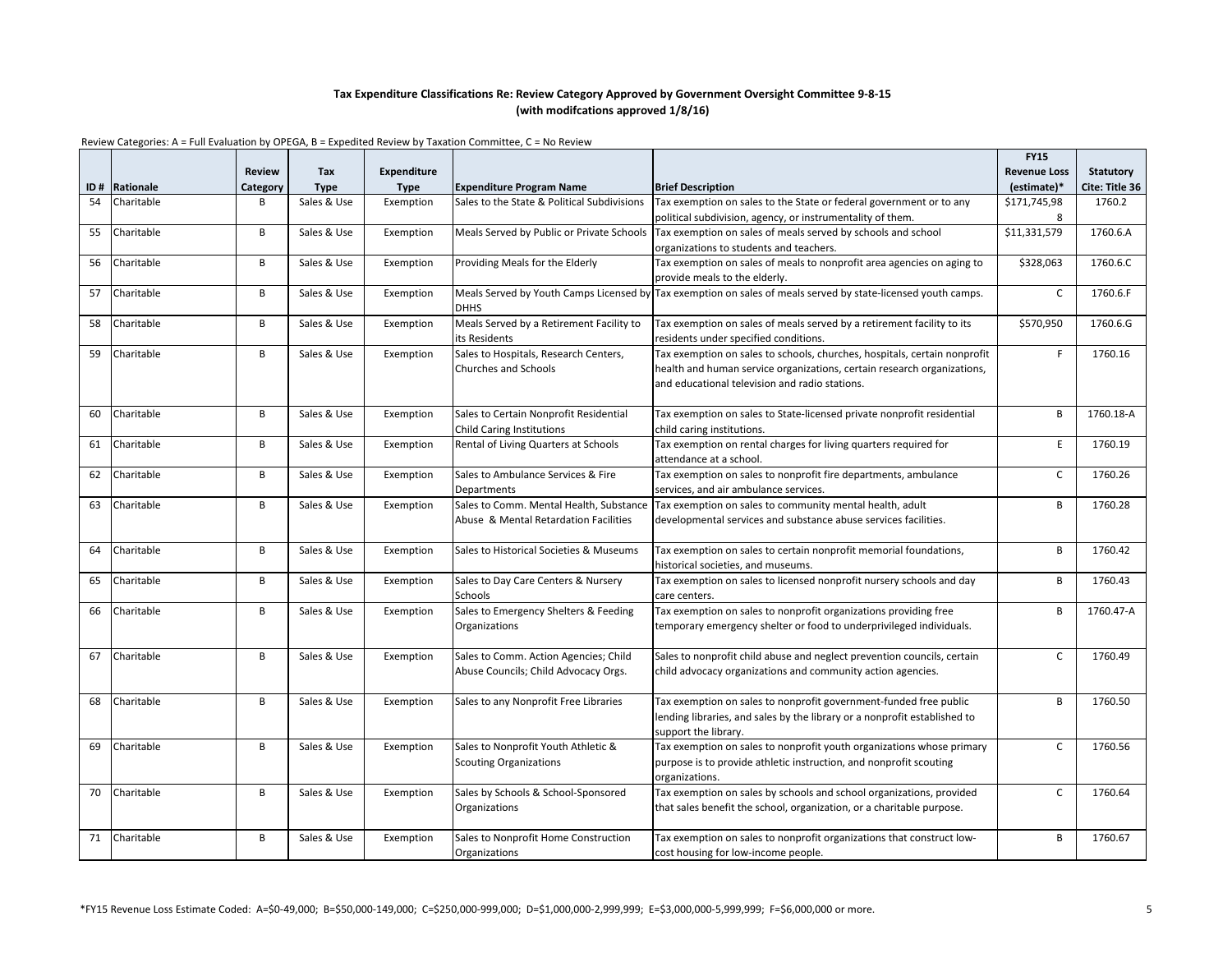|     |            |               |                     |                    |                                             |                                                                                    | <b>FY15</b>         |                |
|-----|------------|---------------|---------------------|--------------------|---------------------------------------------|------------------------------------------------------------------------------------|---------------------|----------------|
|     |            | <b>Review</b> | Tax                 | <b>Expenditure</b> |                                             |                                                                                    | <b>Revenue Loss</b> | Statutory      |
| ID# | Rationale  | Category      | <b>Type</b>         | <b>Type</b>        | <b>Expenditure Program Name</b>             | <b>Brief Description</b>                                                           | (estimate)*         | Cite: Title 36 |
| 72  | Charitable | B             | Sales & Use         | Exemption          | Sales to Nonprofit Housing Development      | Tax exemption on sales to nonprofit organizations whose primary                    | B                   | 1760.72        |
|     |            |               |                     |                    | Organizations                               | purpose is developing housing for low-income people.                               |                     |                |
| 73  | Charitable | B             | Sales & Use         | Exemption          | Returned Merchandise Donated to             | Tax exemption on donations of returned merchandise by a retailer to a              | B                   | 1863           |
|     |            |               |                     |                    | Charity                                     | charitable organization exempt from federal income tax under 501(c)(3).            |                     |                |
|     |            |               |                     |                    |                                             |                                                                                    |                     |                |
| 74  | Charitable | B             | Sales & Use         | Exemption          | Merchandise Donated from a Retailer's       | Tax exemption on donations of merchandise from inventory by a retailer             | B                   | 1864           |
|     |            |               |                     |                    | nventory to Exempt Organizations            | to an organization exempt from Maine sales tax.                                    |                     |                |
|     |            |               |                     |                    |                                             |                                                                                    |                     |                |
| 75  | Charitable | B             | Sales & Use         | Exemption          | <b>Free Publications</b>                    | Tax exemption on sales of publications purchased for distribution free of          | \$1,797,609         | 1760(14-A)     |
|     |            |               |                     |                    |                                             | charge and sales of printed materials for inclusion in such publications.          |                     |                |
|     |            |               |                     |                    |                                             |                                                                                    |                     |                |
| 76  | Charitable | B             | Service             | Exemption          | Sales to the State & Political Subdivisions | Tax exemption on sales to the State or federal government or to any                | D                   | 2557.2         |
|     |            |               | Provider            |                    |                                             | political subdivision, agency, or instrumentality of them.                         |                     |                |
| 77  | Charitable | B             | Service             | Exemption          | Sales to Hospitals, Research Centers,       | Tax exemption on sales to schools, churches, hospitals, certain                    | C                   | 2557.3         |
|     |            |               | Provider            |                    | <b>Churches and Schools</b>                 | incorporated nonprofit health and human service organizations, certain             |                     |                |
|     |            |               |                     |                    |                                             | research organizations, and educational television and radio stations.             |                     |                |
|     |            | B             |                     |                    |                                             |                                                                                    | B                   |                |
| 78  | Charitable |               | Service<br>Provider | Exemption          | Sales to Comm. Action Agencies; Child       | Tax exemption on sales to nonprofit child abuse and neglect prevention             |                     | 2557.13        |
|     |            |               |                     |                    | Abuse Councils; Child Advocacy Orgs.        | councils, certain child advocacy organizations and community action                |                     |                |
| 79  | Charitable | B             | Service             | Exemption          | Sales to Nonprofit Youth & Scouting         | agencies.<br>Tax exemption on sales to nonprofit youth organizations whose primary | B                   | 2557.18        |
|     |            |               | Provider            |                    | Organizations                               | purpose is to provide athletic instruction, and nonprofit scouting                 |                     |                |
|     |            |               |                     |                    |                                             | organizations.                                                                     |                     |                |
| 80  | Charitable | $\mathsf{C}$  | Sales & Use         | Exemption          | Automobiles Used in Driver Education        | Tax exemption on automobile sales to automobile dealers to equip and               | A                   | 1760.21        |
|     |            |               |                     |                    | Programs                                    | provide them to schools for driver education programs.                             |                     |                |
|     |            |               |                     |                    |                                             |                                                                                    |                     |                |
| 81  | Charitable | $\mathsf{C}$  | Sales & Use         | Exemption          | Automobiles Sold to Certain Disabled        | Tax exemption on sales of automobiles to certain amputee and blind                 | A                   | 1760.22        |
|     |            |               |                     |                    | Veterans                                    | veterans.                                                                          |                     |                |
| 82  | Charitable | C             | Sales & Use         | Exemption          | Goods & Services for Seeing Eye Dogs        | Tax exemption on sales of tangible personal property and taxable                   | Α                   | 1760.35        |
|     |            |               |                     |                    |                                             | services for the care and maintenance of seeing eye dogs to aid any blind          |                     |                |
|     |            |               |                     |                    |                                             | person.                                                                            |                     |                |
| 83  | Charitable | $\mathsf{C}$  | Sales & Use         | Exemption          | Sales to Regional Planning Agencies         | Tax exemption on sales to regional planning commissions and councils of            | Α                   | 1760.37        |
|     |            |               |                     |                    |                                             | government.                                                                        |                     |                |
| 84  | Charitable | C             | Sales & Use         | Exemption          | Sales to Church Affiliated Residential      | Tax exemption on sales to church affiliated nonprofit organizations                | Α                   | 1760.44        |
|     |            |               |                     |                    | Homes                                       | operating a residential home for adults under charter by the Legislature.          |                     |                |
|     |            |               |                     |                    |                                             |                                                                                    |                     |                |
| 85  | Charitable | $\mathsf{C}$  | Sales & Use         | Exemption          | Sales to Organ. that Provide Residential    | Tax exemption on sales to nonprofit organizations providing temporary              | Α                   | 1760.46        |
|     |            |               |                     |                    | Facilities for Med. Patients                | residential accomodations to medical patients and their families.                  |                     |                |
|     |            |               |                     |                    |                                             |                                                                                    |                     |                |
| 86  | Charitable | C             | Sales & Use         | Exemption          | Sales to Veterans' Memorial Cemetery        | Tax exemption on sales to nonprofit Veterans' Memorial Cemetery                    | Α                   | 1760.51        |
|     |            |               |                     |                    | <b>Associations</b>                         | Associations.                                                                      |                     |                |
| 87  | Charitable | $\mathsf{C}$  | Sales & Use         | Exemption          | Sales to Nonprofit Rescue Operations        | Tax exemption on sales to nonprofit volunteer search and rescue                    | Α                   | 1760.53        |
|     |            |               |                     |                    |                                             | organizations.                                                                     |                     |                |
| 88  | Charitable | $\mathsf{C}$  | Sales & Use         | Exemption          | Sales to Hospice Organizations              | Tax exemption on sales to nonprofit hospice organizations.                         | A                   | 1760.55        |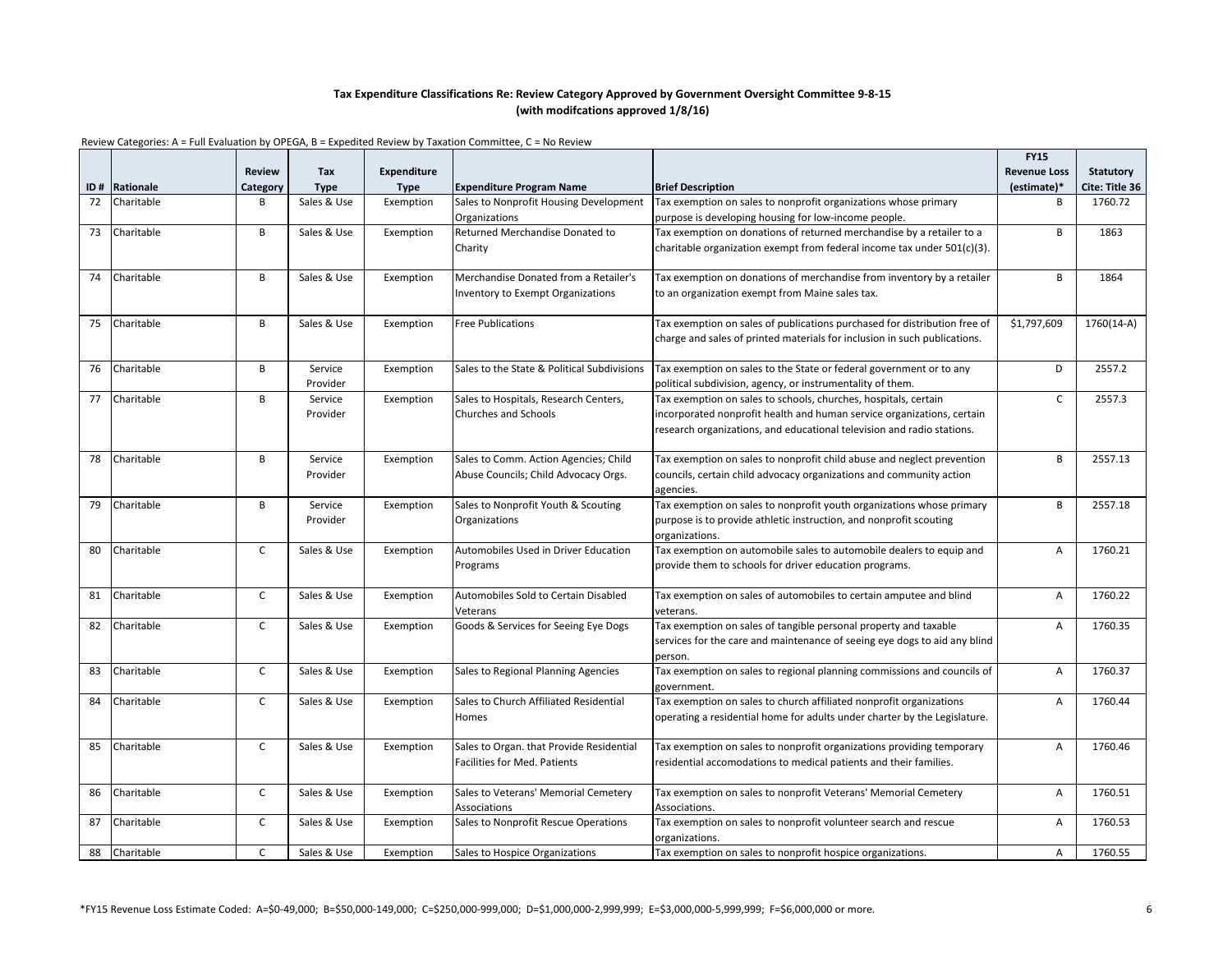|     |                |               |             |             |                                          |                                                                                                             | <b>FY15</b>         |                  |
|-----|----------------|---------------|-------------|-------------|------------------------------------------|-------------------------------------------------------------------------------------------------------------|---------------------|------------------|
|     |                | <b>Review</b> | Tax         | Expenditure |                                          |                                                                                                             | <b>Revenue Loss</b> | <b>Statutory</b> |
|     | ID# Rationale  | Category      | <b>Type</b> | <b>Type</b> | Expenditure Program Name                 | <b>Brief Description</b>                                                                                    | (estimate)*         | Cite: Title 36   |
| 89  | Charitable     | C             | Sales & Use | Exemption   | Self-Help Literature on Alcoholism       | Tax exemption on sales of self-help literature on alcoholism to alcoholics                                  | Α                   | 1760.57          |
|     |                |               |             |             |                                          | anonymous groups.                                                                                           |                     |                  |
| 90  | Charitable     | $\mathsf{C}$  | Sales & Use | Exemption   | Portable Classrooms                      | Tax exemption on sales of tangible personal property to become part of a                                    | A                   | 1760.58          |
|     |                |               |             |             |                                          | portable classroom for lease to a school.                                                                   |                     |                  |
| 91  | Charitable     | $\mathsf{C}$  | Sales & Use | Exemption   | Sales to Certain Nonprofit Educational   | Tax exemption on sales to State-funded nonprofit educational                                                | Α                   | 1760.59          |
|     |                |               |             |             | Orgs.                                    | organizations providing decision making programs about drugs, alcohol                                       |                     |                  |
|     |                |               |             |             |                                          | and relationships at residential youth camps.                                                               |                     |                  |
| 92  | Charitable     | $\mathsf{C}$  | Sales & Use | Exemption   | Sales to Nonprofit Animal Shelters       | Tax exemption on sales to nonprofit animal shelters of tangible personal                                    | Α                   | 1760.60          |
|     |                |               |             |             |                                          | property used in the operation and maintenance of the shelter and                                           |                     |                  |
|     |                |               |             |             |                                          | animal care.                                                                                                |                     |                  |
| 93  | Charitable     | C             | Sales & Use | Exemption   | Sales to Certain Charitable Suppliers of | Tax exemption on sales to nonprofit charitable organizations that lend                                      | А                   | 1760.62          |
|     |                |               |             |             | <b>Medical Equipment</b>                 | medical supplies and equipment free of charge.                                                              |                     |                  |
| 94  | Charitable     | $\mathsf{C}$  | Sales & Use | Exemption   | Sales to Orgs that Fulfill the Wishes of | Tax exemption on sales to nonprofit organizations whose sole purpose is                                     | Α                   | 1760.63          |
|     |                |               |             |             | Children with Life-Threatening Diseases  | to fulfill the wishes of children with life-threatening diseases.                                           |                     |                  |
|     |                |               |             |             |                                          |                                                                                                             |                     |                  |
| 95  | Charitable     | $\mathsf{C}$  | Sales & Use | Exemption   | Sales to Monasteries and Convents        | Tax exemption on sales of tangible personal property to nonprofit                                           | A                   | 1760.65          |
|     |                |               |             |             |                                          | monasteries and convents for use in their operation and maintenance.                                        |                     |                  |
|     |                |               |             |             |                                          |                                                                                                             |                     |                  |
| 96  | Charitable     | $\mathsf{C}$  | Sales & Use | Exemption   | Sales to Providers of Certain Support    | Tax exemption on sales to nonprofit organizations providing support                                         | А                   | 1760.66          |
|     |                |               |             |             | Systems for Single-Parent Families       | systems for single-parent families.                                                                         |                     |                  |
|     |                |               |             |             |                                          |                                                                                                             |                     |                  |
| 97  | Charitable     | C             | Sales & Use | Exemption   | Sales to Orgs that Create & Maintain a   | Tax exemption on sales to nonprofit organizations whose sole purpose is                                     | А                   | 1760.69          |
|     |                |               |             |             | Registry of Vietnam Veterans             | to maintain a registry of Vietnam veterans.                                                                 |                     |                  |
| 98  | Charitable     | $\mathsf{C}$  | Sales & Use | Exemption   |                                          | Sales to Orgs that Provide Certain Services Tax exemption on sales to nonprofit organizations whose primary | А                   | 1760.70          |
|     |                |               |             |             | for Hearing-Impaired Persons             | purpose is to promote understanding of hearing impairment and assist                                        |                     |                  |
|     |                |               |             |             |                                          | hearing-impaired persons.                                                                                   |                     |                  |
| 99  | Charitable     | $\mathsf{C}$  | Sales & Use | Exemption   | Sales to Eye Banks                       | Tax exemption on sales to nonprofit organizations whose primary                                             | А                   | 1760.77          |
|     |                |               |             |             |                                          | purpose is to medically evaluate and distribute eyes for transplantation,                                   |                     |                  |
|     |                |               |             |             |                                          | research, and education.                                                                                    |                     |                  |
| 100 | Charitable     | $\mathsf{C}$  | Sales & Use | Exemption   | Adaptive Equipment for Handicapped       | Tax exemption on sales of adaptive equipment used to make a motor                                           | \$59,337            | 1760(95)         |
|     |                |               |             |             | Vehicles                                 | vehicle operable or accessible by a person with a disability.                                               |                     |                  |
|     |                |               |             |             |                                          |                                                                                                             |                     |                  |
|     | 101 Charitable | $\mathsf{C}$  | Service     | Exemption   | Sales to Certain Nonprofit Residential   | Tax exemption on sales to State-licensed private nonprofit residential                                      | А                   | 2557.4           |
|     |                |               | Provider    |             | Child Care Institutions                  | child caring institutions.                                                                                  |                     |                  |
| 102 | Charitable     | $\mathsf{C}$  | Service     | Exemption   | Sales to Ambulance Services & Fire       | Tax exemption on sales to nonprofit fire departments, ambulance                                             | А                   | 2557.5           |
|     |                |               | Provider    |             | Departments                              | services and air ambulance services.                                                                        |                     |                  |
| 103 | Charitable     | C             | Service     | Exemption   | Sales to Comm. Mental Health, Substance  | Tax exemption on sales to community mental health, adult                                                    | А                   | 2557.6           |
|     |                |               | Provider    |             | Abuse & Mental Retardation Facilities    | developmental services and substance abuse services facilities.                                             |                     |                  |
|     |                |               |             |             |                                          |                                                                                                             |                     |                  |
| 104 | Charitable     | $\mathsf{C}$  | Service     | Exemption   | Sales to Regional Planning Agencies      | Tax exemption on sales to Regional Planning Commissions and Councils                                        | А                   | 2557.7           |
|     |                |               | Provider    |             |                                          | of Government.                                                                                              |                     |                  |
| 105 | Charitable     | $\mathsf{C}$  | Service     | Exemption   | Sales to Historical Societies & Museums  | Tax exemption on sales to certain nonprofit memorial foundations,                                           | Α                   | 2557.8           |
|     |                |               | Provider    |             |                                          | historical societies, and museums.                                                                          |                     |                  |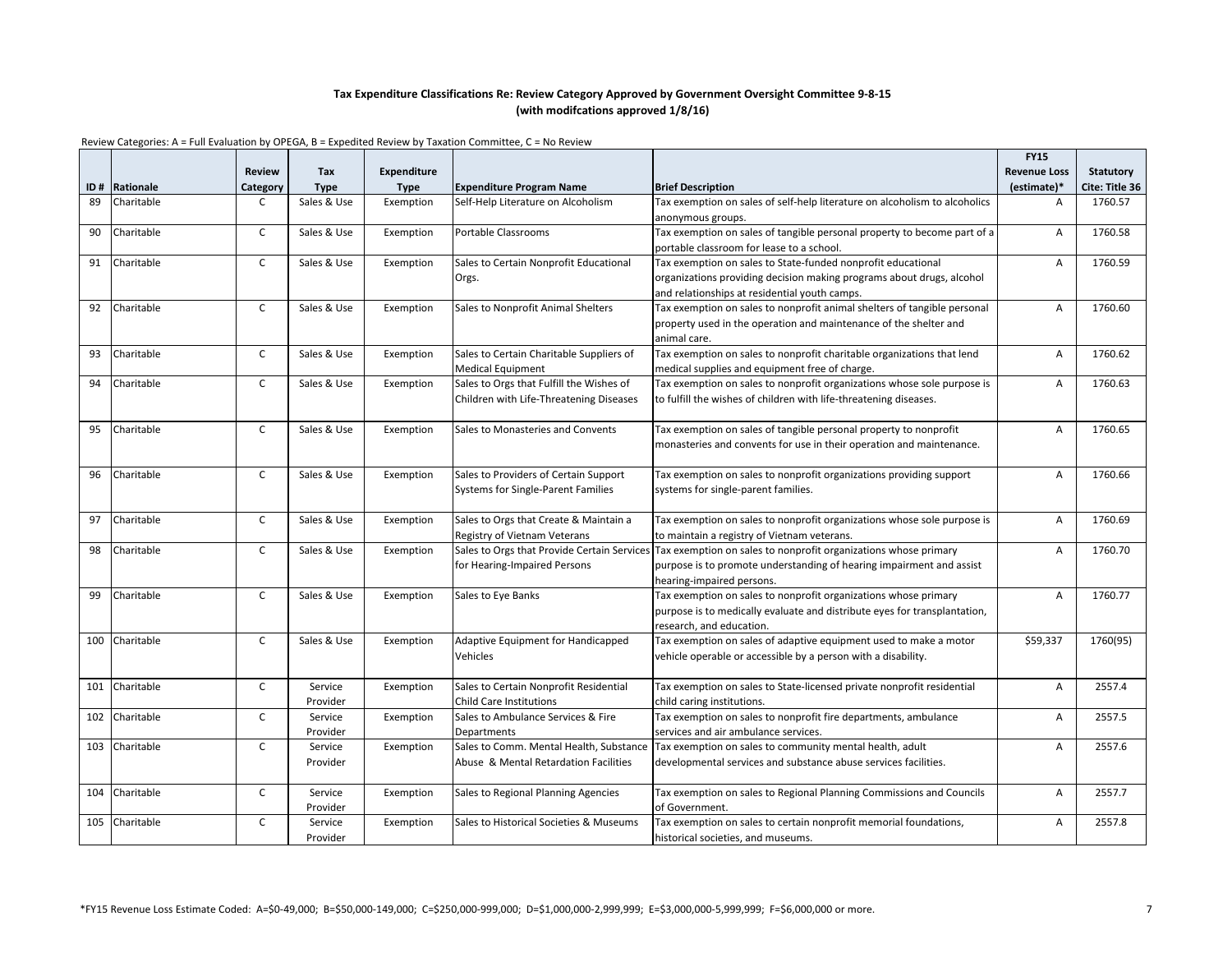|     |                |               |                     |                    |                                             |                                                                              | <b>FY15</b>         |                  |
|-----|----------------|---------------|---------------------|--------------------|---------------------------------------------|------------------------------------------------------------------------------|---------------------|------------------|
|     |                | <b>Review</b> | Tax                 | <b>Expenditure</b> |                                             |                                                                              | <b>Revenue Loss</b> | <b>Statutory</b> |
|     | ID# Rationale  | Category      | <b>Type</b>         | <b>Type</b>        | <b>Expenditure Program Name</b>             | <b>Brief Description</b>                                                     | (estimate)*         | Cite: Title 36   |
| 106 | Charitable     | C             | Service             | Exemption          | Sales to Day Care Centers & Nursery         | Tax exemption on sales to licensed nonprofit nursery schools and day         | $\overline{A}$      | 2557.9           |
|     |                |               | Provider            |                    | Schools                                     | care centers.                                                                |                     |                  |
| 107 | Charitable     | $\mathsf{C}$  | Service             | Exemption          | Sales to Church Affiliated Residential      | Tax exemption on sales to church affiliated nonprofit organizations          | $\overline{A}$      | 2557.10          |
|     |                |               | Provider            |                    | Homes                                       | operating a residential home for adults under charter by the Legislature.    |                     |                  |
|     |                |               |                     |                    |                                             |                                                                              |                     |                  |
| 108 | Charitable     | C             | Service             | Exemption          | Sales to Organ. that Provide Residential    | Tax exemption on sales to nonprofit organizations providing temporary        | $\overline{A}$      | 2557.11          |
|     |                |               | Provider            |                    | <b>Facilities for Med. Patients</b>         | residential accomodations to medical patients and their families.            |                     |                  |
|     |                |               |                     |                    |                                             |                                                                              |                     |                  |
| 109 | Charitable     | C             | Service             | Exemption          | Sales to Emergency Shelters & Feeding       | Tax exemption on sales to nonprofit organizations that provide free          | $\overline{A}$      | 2557.12          |
|     |                |               | Provider            |                    | Organizations                               | temporary emergency shelter or food.                                         |                     |                  |
| 110 | Charitable     | $\mathsf{C}$  | Service             | Exemption          | Sales to any Nonprofit Free Libraries       | Tax exemption on sales to nonprofit government-funded free public            | A                   | 2557.14          |
|     |                |               | Provider            |                    |                                             | lending libraries, and sales by the library or a nonprofit established to    |                     |                  |
|     |                |               |                     |                    |                                             | support the library.                                                         |                     |                  |
|     | 111 Charitable | $\mathsf{C}$  | Service             | Exemption          | Sales to Veterans Memorial Cemetery         | Tax exemption on sales to nonprofit Veterans' Memorial Cemetery              | A                   | 2557.15          |
|     |                |               | Provider            |                    | Associations                                | Associations.                                                                |                     |                  |
| 112 | Charitable     | C             | Service             | Exemption          | Sales to Nonprofit Rescue Operations        | Tax exemption on sales to nonprofit volunteer search and rescue              | A                   | 2557.16          |
| 113 | Charitable     | $\mathsf{C}$  | Provider<br>Service | Exemption          | Sales to Hospice Organizations              | organizations.<br>Tax exemption on sales to nonprofit hospice organizations. | $\overline{A}$      | 2557.17          |
|     |                |               | Provider            |                    |                                             |                                                                              |                     |                  |
| 114 | Charitable     | C             | Service             | Exemption          | Sales to Certain Incorporated Nonprofit     | Tax exemption on sales to State-funded nonprofit educational                 | A                   | 2557.19          |
|     |                |               | Provider            |                    | <b>Educational Orgs.</b>                    | organizations providing decision making programs about drugs, alcohol        |                     |                  |
|     |                |               |                     |                    |                                             | and relationships at residential youth camps.                                |                     |                  |
| 115 | Charitable     | C             | Service             | Exemption          | Sales to Certain Charitable Suppliers of    | Tax exemption on sales to nonprofit charitable organizations that lend       | $\overline{A}$      | 2557.20          |
|     |                |               | Provider            |                    | <b>Medical Equipment</b>                    | medical supplies and equipment free of charge.                               |                     |                  |
|     | 116 Charitable | $\mathsf{C}$  | Service             | Exemption          | Sales to Orgs that Fulfill the Wishes of    | Tax exemption on sales to nonprofit organizations whose sole purpose is      | $\overline{A}$      | 2557.21          |
|     |                |               | Provider            |                    | Children with Life-Threatening Diseases     | to fulfill the wishes of children with life-threatening diseases.            |                     |                  |
|     |                |               |                     |                    |                                             |                                                                              |                     |                  |
|     | 117 Charitable | $\mathsf{C}$  | Service             | Exemption          | Sales to Providers of Certain Support       | Tax exemption on sales to nonprofit organizations providing support          | $\overline{A}$      | 2557.22          |
|     |                |               | Provider            |                    | <b>Systems for Single-Parent Families</b>   | systems for single-parent families.                                          |                     |                  |
|     |                |               |                     |                    |                                             |                                                                              |                     |                  |
|     | 118 Charitable | $\mathsf{C}$  | Service             | Exemption          | Sales to Nonprofit Home Construction        | Tax exemption on sales to nonprofit organizations that construct low-        | $\overline{A}$      | 2557.23          |
|     |                |               | Provider            |                    | Organizations                               | cost housing for low-income people.                                          |                     |                  |
| 119 | Charitable     | C             | Service             | Exemption          | Sales to Orgs that Create & Maintain a      | Tax exemption on sales to nonprofit organizations whose sole purpose is      | $\overline{A}$      | 2557.24          |
|     |                |               | Provider            |                    | Registry of Vietnam Veterans                | to maintain a registry of Vietnam veterans.                                  |                     |                  |
|     | 120 Charitable | $\mathsf{C}$  | Service             | Exemption          | Sales to Orgs that Provide Certain Services | Tax exemption on sales to nonprofit organizations whose primary              | $\overline{A}$      | 2557.25          |
|     |                |               | Provider            |                    | for Hearing-Impaired Persons                | purpose is to promote understanding of hearing impairment and assist         |                     |                  |
|     |                |               |                     |                    |                                             | hearing-impaired persons.                                                    |                     |                  |
|     | 121 Charitable | $\mathsf{C}$  | Service             | Exemption          | Sales to Nonprofit Housing Development      | Tax exemption on sales to nonprofit organizations whose primary              | $\overline{A}$      | 2557.27          |
|     |                |               | Provider            |                    | Organizations                               | purpose is developing housing for low-income people.                         |                     |                  |
| 122 | Charitable     | $\mathsf{C}$  | Service             | Exemption          | Sales to Eye Banks                          | Tax exemption on sales to nonprofit organizations whose primary              | A                   | 2557.28          |
|     |                |               | Provider            |                    |                                             | purpose is to medically evaluate and distribute eyes for transplantation,    |                     |                  |
|     |                |               |                     |                    |                                             | research, and education.                                                     |                     |                  |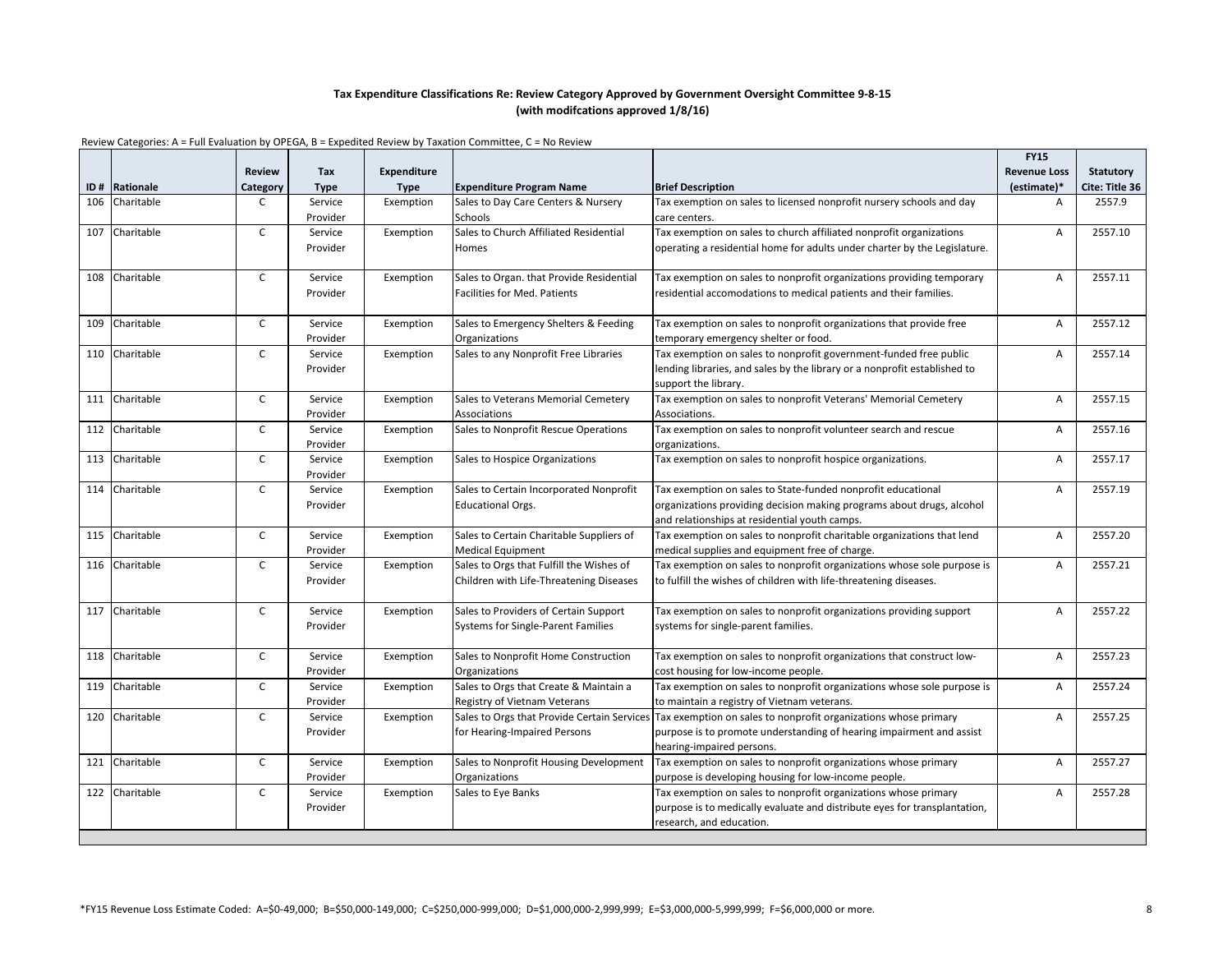|     |                     |               |             |                    |                                         |                                                                            | <b>FY15</b>         |                  |
|-----|---------------------|---------------|-------------|--------------------|-----------------------------------------|----------------------------------------------------------------------------|---------------------|------------------|
|     |                     | <b>Review</b> | Tax         | <b>Expenditure</b> |                                         |                                                                            | <b>Revenue Loss</b> | <b>Statutory</b> |
|     | ID# Rationale       | Category      | <b>Type</b> | <b>Type</b>        | <b>Expenditure Program Name</b>         | <b>Brief Description</b>                                                   | (estimate)*         | Cite: Title 36   |
| 123 | Conformity with IRC | B             | Income      | Deduction          | <b>Itemized Deductions</b>              | Maine generally conforms to itemized deductions allowed by the U.S.        | \$140,094,00        | 5125             |
|     |                     |               |             |                    |                                         | Internal Revenue Code with some exceptions.                                | $\Omega$            |                  |
| 124 | Conformity with IRC | B             | Income      | Deduction          | Sum of All Other Conformity Provisions  | Maine generally conforms to exclusions and deduction provisions in the     | \$804 million -     | Various          |
|     |                     |               |             |                    |                                         | U.S. Internal Revenue Code used to calculate federal adjusted gross        | \$905 million       |                  |
|     |                     |               |             |                    |                                         | income.                                                                    |                     |                  |
|     |                     |               |             |                    |                                         |                                                                            |                     |                  |
| 125 | <b>Tax Fairness</b> | B             | Income      | Credit             | Credit for Income Tax Paid to Other     | Tax credit for residents of income tax paid to another state or            | \$48,480,000        | 5217-A           |
|     |                     |               |             |                    | Jurisdiction                            | jurisdiction, with limitations.                                            |                     |                  |
| 126 | <b>Tax Fairness</b> | B             | Income      | Deduction          | Deduction for Active Duty Military Pay  | Deduction for military pay earned for service performed outside the        | \$1,972,000         | 5122.2.LL        |
|     |                     |               |             |                    | <b>Earned Outside of Maine</b>          | State.                                                                     |                     |                  |
| 127 | <b>Tax Fairness</b> | B             | Income      | Deduction          | Deduction for Dividends Received from   | Deduction for 50% of dividend income received by a business from an        | \$10,200,000        | 5200-A.2.G       |
|     |                     |               |             |                    | Nonunitary Affiliates                   | affiliated corporation that is not part of the taxpayer's unitary (i.e.    |                     |                  |
|     |                     |               |             |                    |                                         | central/integrated) business.                                              |                     |                  |
| 128 | <b>Tax Fairness</b> | B             | Other       | Exemption          | Exemptions of the Real Estate Transfer  | Real estate tax exemption for certain types of deeds, including deeds to   | $\mathsf{C}$        | 4641-C           |
|     |                     |               |             |                    | Tax                                     | property transferred to or by governmental entities, and certain transfers |                     |                  |
|     |                     |               |             |                    |                                         | of property. (General Fund, H.O.M.E. Fund, Housing and Economic            |                     |                  |
|     |                     |               |             |                    |                                         | Recovery Fund)                                                             |                     |                  |
| 129 | <b>Tax Fairness</b> | B             | Other       | Refund             | Refund of the Gasoline Tax for Off-     | Gasoline Tax refund (except one cent per gallon) for taxes paid on         | \$960,000           | 2908, 2909       |
|     |                     |               |             |                    | <b>Highway Use and for Certain Bus</b>  | gasoline used in certain off-highway vehicles or in buses primarily        |                     |                  |
|     |                     |               |             |                    | Companies                               | offering tax-exempt fares. This gasoline is additionally subjected to Use  |                     |                  |
|     |                     |               |             |                    |                                         | Tax. (Highway Fund)                                                        |                     |                  |
| 130 | <b>Tax Fairness</b> | B             | Other       | Refund             | Refund of the Special Fuel Tax for Off- | Special Fuel Tax refund (except one cent per gallon) for taxes paid on     | \$4,500,000         | 3215, 3218       |
|     |                     |               |             |                    | <b>Highway Use and for Certain Bus</b>  | gasoline used in certain off-highway vehicles or in buses primarily        |                     |                  |
|     |                     |               |             |                    | Companies                               | offering tax-exempt fares. This gasoline is additionally subjected to Use  |                     |                  |
|     |                     |               |             |                    |                                         | Tax. (Highway Fund)                                                        |                     |                  |
| 131 | <b>Tax Fairness</b> | B             | Sales & Use | Exemption          | Certain Returnable Containers           | Tax exemption on sales of returnable containers when sold with contents    | \$1,365,839         | 1760.12          |
|     |                     |               |             |                    |                                         | at retail, or when resold for refilling.                                   |                     |                  |
|     | 132 Tax Fairness    | B             | Sales & Use | Exemption          | Packaging Materials                     | Tax exemption on sales of packaging materials to businesses engaged in     | \$10,773,000        | 1760.12-A        |
|     |                     |               |             |                    |                                         | packaging, transporting, shipping, or servicing tangible property.         |                     |                  |
|     |                     |               |             |                    |                                         |                                                                            |                     |                  |
| 133 | <b>Tax Fairness</b> | B             | Sales & Use | Exemption          | <b>Certain Loaner Vehicles</b>          | Tax exemption on use of a loaner vehicle provided by a new vehicle         | \$241,956           | 1760.21-A        |
|     |                     |               |             |                    |                                         | dealer to a service customer pursuant to warranty.                         |                     |                  |
| 134 | <b>Tax Fairness</b> | B             | Sales & Use | Exemption          | Mobile & Modular Homes                  | Tax exemption on sales of used manufactured housing and sales of new       | \$18,271,911        | 1760.40          |
|     |                     |               |             |                    |                                         | manufactured housing excluding the cost of materials, up to 50% of the     |                     |                  |
|     |                     |               |             |                    |                                         | sale price.                                                                |                     |                  |
| 135 | <b>Tax Fairness</b> | B             | Sales & Use | Exemption          | Certain Property Purchased Out of State | Tax exemption on sales of certain property purchased and used out of       | D                   | 1760.45          |
|     |                     |               |             |                    |                                         | state, including automobiles, snowmobiles, ATVs, aircraft, and property    |                     |                  |
|     |                     |               |             |                    |                                         | brought into the state for use in a declared state disaster or emergency,  |                     |                  |
|     |                     |               |             |                    |                                         | subject to certain restrictions.                                           |                     |                  |
|     |                     |               |             |                    |                                         |                                                                            |                     |                  |
| 136 | <b>Tax Fairness</b> | B             | Sales & Use | Exemption          | Meals & Lodging Provided to Employees   | Tax exemption on meals or lodging provided to employees at the place of    | \$147,250           | 1760.75          |
|     |                     |               |             |                    |                                         | employment when credited toward the wages of the employees.                |                     |                  |
|     |                     |               |             |                    |                                         |                                                                            |                     |                  |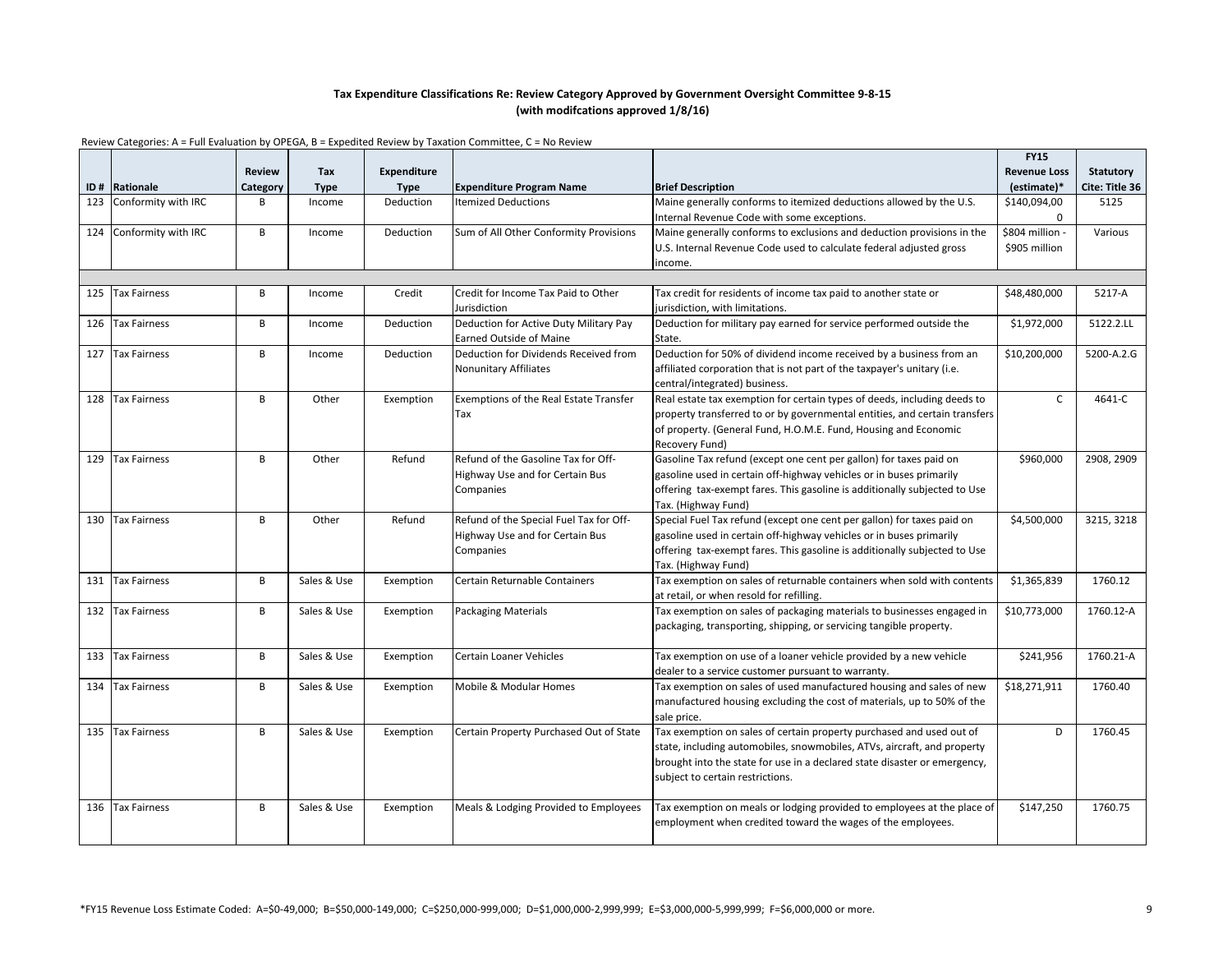|     |                       |               |             |             |                                                                    |                                                                                                                          | <b>FY15</b>         |                |
|-----|-----------------------|---------------|-------------|-------------|--------------------------------------------------------------------|--------------------------------------------------------------------------------------------------------------------------|---------------------|----------------|
|     |                       | <b>Review</b> | Tax         | Expenditure |                                                                    |                                                                                                                          | <b>Revenue Loss</b> | Statutory      |
| ID# | Rationale             | Category      | <b>Type</b> | Type        | <b>Expenditure Program Name</b>                                    | <b>Brief Description</b>                                                                                                 | (estimate)*         | Cite: Title 36 |
| 137 | <b>Tax Fairness</b>   | B             | Sales & Use | Exemption   | Trade-In Credits                                                   | Tax exemption on trade-in value for property including motor vehicles,                                                   | \$26,739,298        | 1765           |
|     |                       |               |             |             |                                                                    | watercraft, aircraft, trailers, truck campers, and other equipment, when                                                 |                     |                |
|     |                       |               |             |             |                                                                    | traded toward the sale price of a similar item.                                                                          |                     |                |
|     |                       |               |             |             |                                                                    |                                                                                                                          |                     |                |
| 138 | <b>Tax Fairness</b>   | B             | Sales & Use | Exemption   | Motor Vehicle Fuel                                                 | Tax exemption on sales of motor fuels on which motor fuel taxes have                                                     | \$125,160,58        | 1760.8.A       |
|     |                       |               |             |             |                                                                    | been paid.                                                                                                               | 4                   |                |
| 139 | <b>Tax Fairness</b>   | $\mathsf{C}$  | Income      | Credit      | Credit for Income Tax Paid to Other State<br>by an Estate or Trust | Tax credit for residents of income tax paid on an estate or trust to                                                     | A                   | 5165           |
| 140 | <b>Tax Fairness</b>   | $\mathsf{C}$  | Income      | Credit      | Credit to Beneficiary for Accumulation                             | another state or jurisdiction.<br>Tax credit to a beneficiary of a trust for tax already paid by the trust on            | A                   | 5214-A         |
|     |                       |               |             |             | Distribution                                                       | the income (when distributed from the trust to the beneficiary).                                                         |                     |                |
|     |                       |               |             |             |                                                                    |                                                                                                                          |                     |                |
|     | 141 Tax Fairness      | $\mathsf{C}$  | Other       | Refund      | Refund of Excise Tax on Fuel Used in                               | Gasoline Tax refund (except four cents per gallon) for gasoline used in                                                  | \$23,996            | 2910           |
|     |                       |               |             |             | Piston Aircraft                                                    | propeling piston engine aircraft. (State Transit, Aviation and Rail Fund)                                                |                     |                |
|     |                       |               |             |             |                                                                    |                                                                                                                          |                     |                |
| 142 | <b>Tax Fairness</b>   | $\mathsf{C}$  | Sales & Use | Exemption   | Sales to State-Chartered Credit Unions                             | Tax exemption on sales to State-chartered credit unions.                                                                 | Α                   | 1760.71        |
|     |                       |               |             |             |                                                                    |                                                                                                                          |                     |                |
| 143 | <b>Tax Fairness</b>   | C             | Sales & Use | Exemption   | <b>Electricity Used for Net Billing</b>                            | Tax exemption on sale or delivery of electricity to net energy billing                                                   | Α                   | 1760.80        |
|     |                       |               |             |             |                                                                    | customers for which no money is paid.                                                                                    |                     |                |
| 144 | <b>Tax Fairness</b>   | $\mathsf{C}$  | Sales & Use | Exemption   | Certain Vehicle Rentals                                            | Tax exemption on rental of an automobile for less than one year when                                                     | A                   | 1760.92        |
|     |                       |               |             |             |                                                                    | rental is to a service customer pursuant to a warranty and the rental fee                                                |                     |                |
|     |                       |               |             |             |                                                                    | is paid by the vehicle dealer or warrantor.                                                                              |                     |                |
| 145 | <b>Tax Fairness</b>   | $\mathsf{C}$  | Service     | Exemption   | Sales to State-Chartered Credit Unions                             | Tax exemption on sales to State-chartered credit unions.                                                                 | A                   | 2557.26        |
|     |                       |               | Provider    |             |                                                                    |                                                                                                                          |                     |                |
|     |                       |               |             |             |                                                                    |                                                                                                                          |                     |                |
| 146 | Necessity of Life     | B             | Sales & Use | Exemption   | <b>Grocery Staples</b>                                             | Tax exemption on sales of grocery staples, which are defined as food                                                     | \$83,410,000        | 1760.3         |
|     |                       |               |             |             |                                                                    | products ordinarily consumed for human nourishment.                                                                      |                     |                |
| 147 | Necessity of Life     | B             | Sales & Use | Exemption   | Prescription Drugs                                                 | Tax exemption on sales of prescription medicines for humans, excluding                                                   | \$16,919,500        | 1760.5         |
|     |                       |               |             |             |                                                                    | marijuana.                                                                                                               |                     |                |
| 148 | Necessity of Life     | B             | Sales & Use | Exemption   | <b>Prosthetic Devices</b>                                          | Tax exemption on sales of devices to correct or alleviate physical                                                       | \$5,244,000         | 1760.5-A       |
|     |                       |               |             |             |                                                                    | incapacity for a particular individual, including prosthetic aids, hearing                                               |                     |                |
|     |                       |               |             |             |                                                                    | aids, eyeglasses, crutches and wheelchairs.                                                                              |                     |                |
|     |                       |               |             |             |                                                                    |                                                                                                                          |                     |                |
| 149 | Necessity of Life     | B             | Sales & Use | Exemption   | Meals Served to Patients in Hospitals &                            | Tax exemption on sales of meals to patients of state-licensed hospitals,                                                 | \$4,522,000         | 1760.6.B       |
| 150 | Necessity of Life     | B             | Sales & Use | Exemption   | <b>Nursing Homes</b><br>Fuels for Cooking & Heating Homes          | nursing homes, and certain care facilities.<br>Tax exemption on sales of coal, oil, wood and other fuels, except gas and | \$37,135,500        | 1760.9         |
|     |                       |               |             |             |                                                                    | electricity, used for cooking and heating in residential buildings.                                                      |                     |                |
|     |                       |               |             |             |                                                                    |                                                                                                                          |                     |                |
|     | 151 Necessity of Life | B             | Sales & Use | Exemption   | Certain Residential Electricity                                    | Tax exemption on sale and delivery of: A. the first 750 kWh of residential                                               | \$26,125,000        | 1760.9-B       |
|     |                       |               |             |             |                                                                    | electricity per month; B. off-peak residential electricity used for heating                                              |                     |                |
|     |                       |               |             |             |                                                                    | via electric thermal storage.                                                                                            |                     |                |
| 152 | Necessity of Life     | B             | Sales & Use | Exemption   | Gas Used for Cooking & Heating in                                  | Tax exemption on sales of gas for use in cooking and heating in                                                          | \$4,740,500         | 1760.9-C       |
|     |                       |               |             |             | Residences                                                         | residential buildings other than hotels.                                                                                 |                     |                |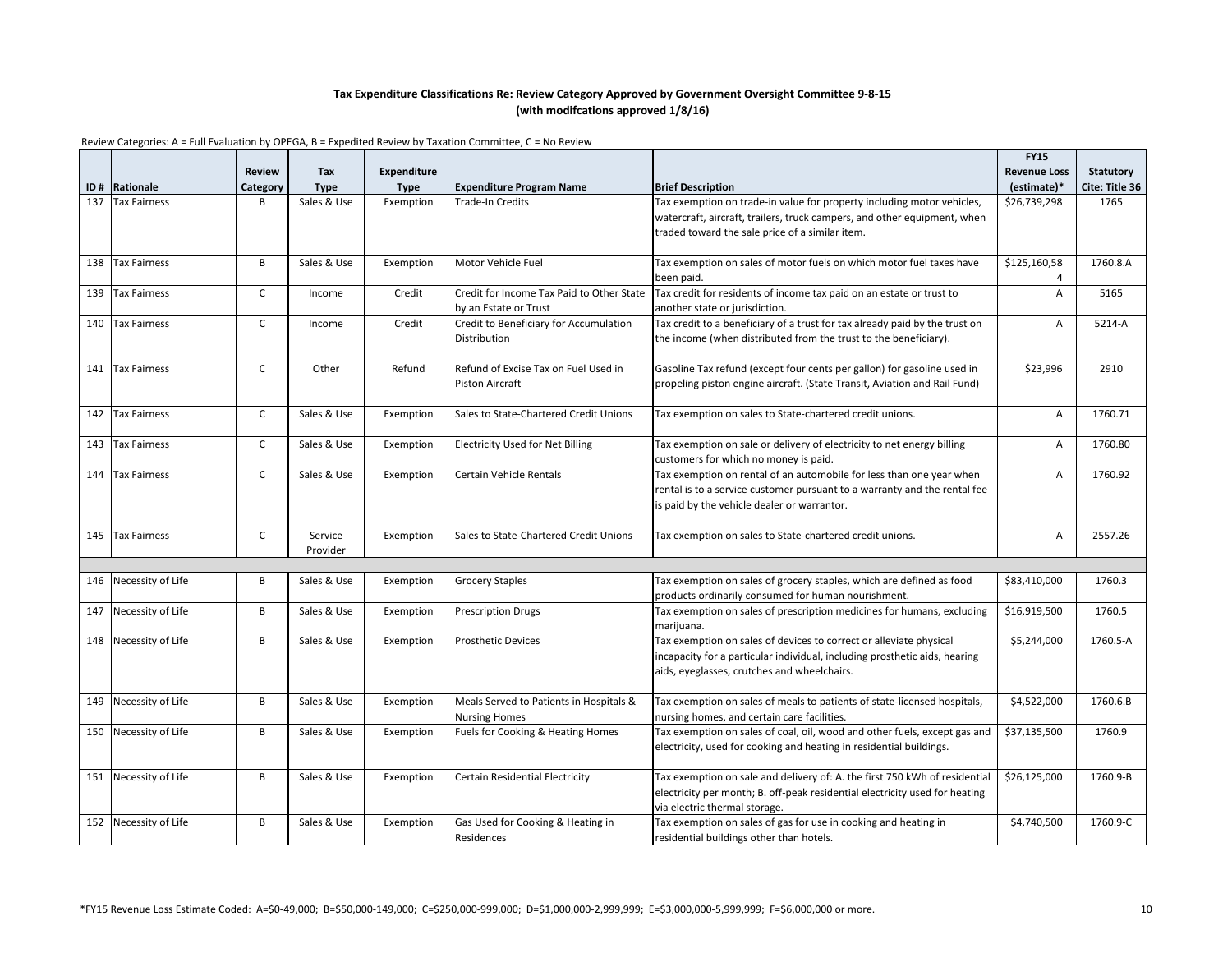|     |                                   |               |             |             |                                          |                                                                                                  | <b>FY15</b>         |                |
|-----|-----------------------------------|---------------|-------------|-------------|------------------------------------------|--------------------------------------------------------------------------------------------------|---------------------|----------------|
|     |                                   | <b>Review</b> | Tax         | Expenditure |                                          |                                                                                                  | <b>Revenue Loss</b> | Statutory      |
| ID# | Rationale                         | Category      | <b>Type</b> | <b>Type</b> | <b>Expenditure Program Name</b>          | <b>Brief Description</b>                                                                         | (estimate)*         | Cite: Title 36 |
| 153 | Necessity of Life                 | B             | Sales & Use | Exemption   | Rental Charges for Living Quarters in    | Tax exemption on rental charges for living or sleeping quarters in state-                        | C                   | 1760.18        |
|     |                                   |               |             |             | <b>Nursing Homes and Hospitals</b>       | licensed nursing homes and hospitals.                                                            |                     |                |
| 154 | Necessity of Life                 | B             | Sales & Use | Exemption   | Rental Charges on Continuous Residence   | Tax exemption on rental charges for residence for 28 days or more at a                           | \$20,957,000        | 1760.20        |
|     |                                   |               |             |             | for More Than 28 Days                    | hotel, rooming house, or tourist or trailer camp under certain                                   |                     |                |
|     |                                   |               |             |             |                                          | circumstances.                                                                                   |                     |                |
| 155 | Necessity of Life                 | B             | Sales & Use | Exemption   | <b>Funeral Services</b>                  | Tax exemption on sales of funeral services.                                                      | \$3,885,500         | 1760.24        |
| 156 | Necessity of Life                 | B             | Sales & Use | Exemption   | <b>Diabetic Supplies</b>                 | Tax exemption on sales of equipment and supplies used in diabetes                                | \$1,045,363         | 1760.33        |
|     |                                   |               |             |             |                                          | diagnosis or treatment.                                                                          |                     |                |
| 157 | Necessity of Life                 | B             | Sales & Use | Exemption   | Water Used in Private Residences         | Tax exemption on sales of water used in residential buildings, other than                        | \$8,331,500         | 1760.39        |
|     |                                   |               |             |             |                                          | hotels.                                                                                          |                     |                |
| 158 | Necessity of Life                 | B             | Sales & Use | Exemption   | Positive Airway Pressure Equipment &     | Tax exemption on sale or lease of positive airway pressure equipment                             | \$279,319           | 1760.94        |
|     |                                   |               |             |             | Sales                                    | and supplies for personal use.                                                                   |                     |                |
|     |                                   |               |             |             |                                          |                                                                                                  |                     |                |
| 159 | Interstate or Foreign             | B             | Other       | Exemption   | Gasoline Exported from the State         | Gasoline Tax exemption for sales wholly for export from the State.                               | \$73,330,523        | 2903.4.A       |
|     | Commerce                          |               |             |             |                                          | (Highway Fund)                                                                                   |                     |                |
| 160 | Interstate or Foreign             | B             | Other       | Exemption   | Special Fuel Exported from the State     | Special Fuel Tax exemption for sales of distillates and low energy fuel to                       | \$17,991,845        | 3204-A.5       |
|     | Commerce                          |               |             |             |                                          | be exported from the State by a licensed supplier. (Highway Fund)                                |                     |                |
|     |                                   |               |             |             |                                          |                                                                                                  |                     |                |
| 161 | Interstate or Foreign             | B             | Other       | Exemption   | Excise Tax Exemption on Jet or Turbo Jet | Gasoline Tax exemption for gasoline used to propel jet engine aircraft on                        | \$364,971           | 2903.4.D       |
|     | Commerce                          |               |             |             | Fuel - International Flights             | international flights. (State Transit, Aviation and Rail Fund)                                   |                     |                |
| 162 |                                   | B             | Sales & Use |             | Ships' Stores                            | Tax exemption on sales of supplies and bunkering oil to ships engaged in                         | $\mathsf{C}$        | 1760.4         |
|     | Interstate or Foreign             |               |             | Exemption   |                                          |                                                                                                  |                     |                |
| 163 | Commerce<br>Interstate or Foreign | B             | Sales & Use | Exemption   | Certain Jet Fuel                         | interstate or foreign commerce.<br>Tax exemption on sales of fuel to propel jet engine aircraft. | \$3,207,848         | 1760.8.B       |
|     | Commerce                          |               |             |             |                                          |                                                                                                  |                     |                |
| 164 | Interstate or Foreign             | B             | Sales & Use | Exemption   | Certain Vehicles Purchased or Leased by  | Tax exemption on sale or lease of motor vehicles, semitrailers, aircraft,                        | $\mathsf{C}$        | 1760.23-C      |
|     | Commerce                          |               |             |             | Nonresidents                             | and camper trailers to nonresidents, if the vehicle is intended to be                            |                     |                |
|     |                                   |               |             |             |                                          | removed from the State immediately.                                                              |                     |                |
| 165 | Interstate or Foreign             | B             | Sales & Use | Exemption   | Certain Vehicles Purchased or Leased by  | Tax exemption on sale or lease of certain motor vehicles to a business if                        | \$897,251           | 1760.23-D      |
|     | Commerce                          |               |             |             | <b>Qualifying Resident Businesses</b>    | the vehicle is intended to be removed from the State immediately and                             |                     |                |
|     |                                   |               |             |             |                                          | for use exclusively in out of state business.                                                    |                     |                |
|     |                                   |               |             |             |                                          |                                                                                                  |                     |                |
| 166 | Interstate or Foreign             | B             | Sales & Use | Exemption   | Watercraft Purchased by Nonresidents     | Tax exemption on sales to or use by a nonresident of watercraft or                               | $\mathsf{C}$        | 1760.25        |
|     | Commerce                          |               |             |             |                                          | materials used in watercraft, subject to certain restrictions.                                   |                     |                |
| 167 | Interstate or Foreign             | B             | Sales & Use | Exemption   | Property Used in Interstate Commerce     | Tax exemption on sales of a vehicle, railroad car, aircraft or watercraft                        | D                   | 1760.41        |
|     | Commerce                          |               |             |             |                                          | used in interstate or foreign commerce, subject to certain restrictions.                         |                     |                |
|     |                                   |               |             |             |                                          |                                                                                                  |                     |                |
| 168 | Interstate or Foreign             | B             | Sales & Use | Exemption   | Sales of Property Delivered Outside this | Tax exemption on sales of tangible personal property delivered outside                           | E                   | 1760.82        |
|     | Commerce                          |               |             |             | State                                    | the State for use outside the State.                                                             |                     |                |
| 169 | Interstate or Foreign             | B             | Sales & Use | Exemption   | Sales of Certain Printed Materials       | Tax exemption on sales of printed advertising or promotional materials                           | $\mathsf{C}$        | 1760.83        |
|     | Commerce                          |               |             |             |                                          | transported outside the State for use outside the State.                                         |                     |                |
|     |                                   |               |             |             |                                          |                                                                                                  |                     |                |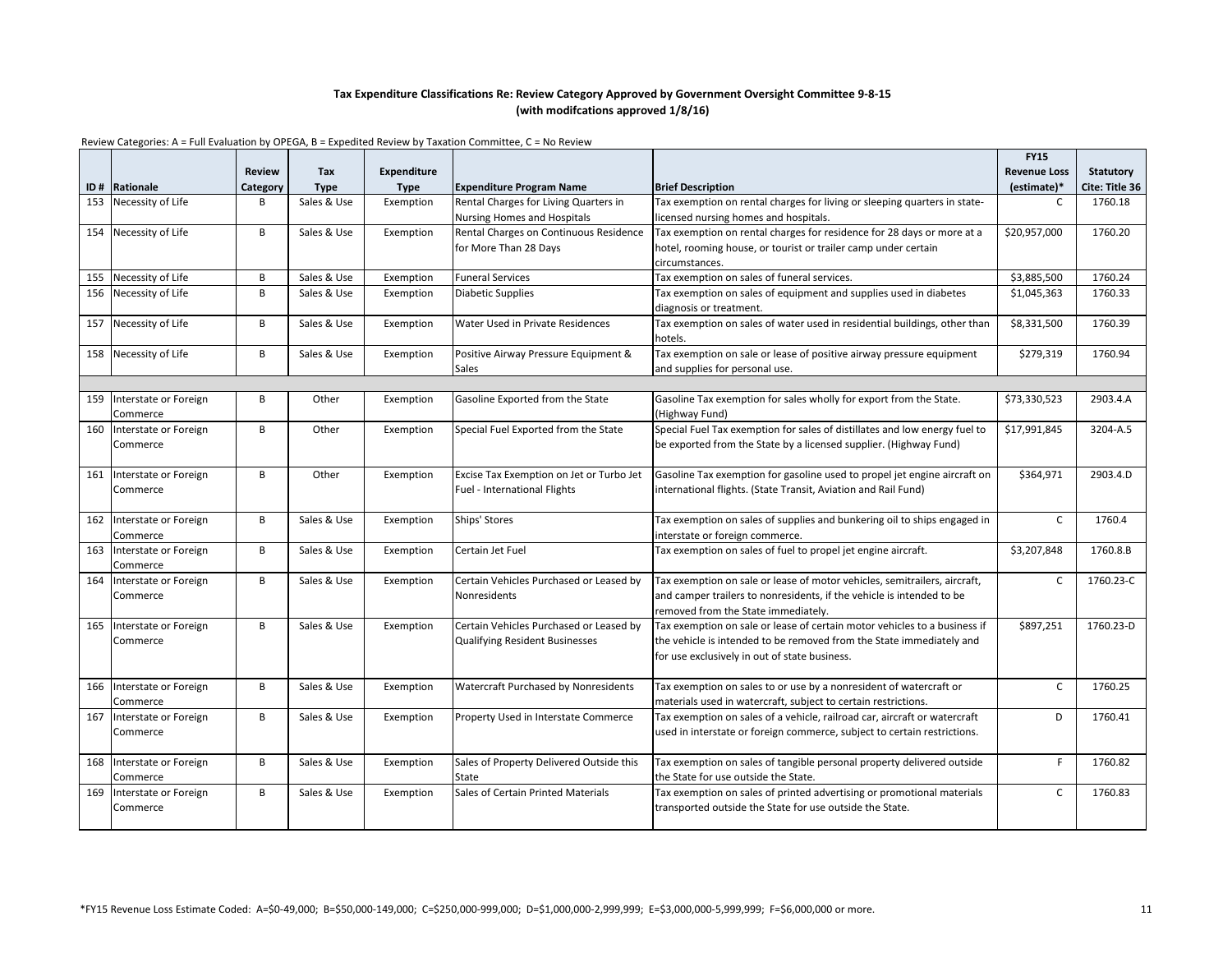|     |                           |               |             |                    |                                                                                |                                                                                                                    | <b>FY15</b>         |                |
|-----|---------------------------|---------------|-------------|--------------------|--------------------------------------------------------------------------------|--------------------------------------------------------------------------------------------------------------------|---------------------|----------------|
|     |                           | <b>Review</b> | Tax         | <b>Expenditure</b> |                                                                                |                                                                                                                    | <b>Revenue Loss</b> | Statutory      |
| ID# | Rationale                 | Category      | <b>Type</b> | <b>Type</b>        | <b>Expenditure Program Name</b>                                                | <b>Brief Description</b>                                                                                           | (estimate)*         | Cite: Title 36 |
| 170 | Interstate or Foreign     | В             | Sales & Use | Exemption          | Sales of Certain Aircraft                                                      | Tax exemption on sales or leases of aircraft that weight over 6,000                                                | \$904,177           | 1760.88        |
|     | Commerce                  |               |             |                    |                                                                                | pounds, are propelled by turbine engine, or are in use by certain Federal                                          |                     |                |
|     |                           |               |             |                    |                                                                                | Aviation Administration (FAA) classified operators.                                                                |                     |                |
|     |                           |               |             |                    |                                                                                |                                                                                                                    |                     |                |
| 171 | Interstate or Foreign     | B             | Sales & Use | Exemption          | Sale, Use or Lease of Aircraft and Sales of                                    | Tax exemption on sales, use or leases of aircraft and sales of aircraft                                            | \$617,942           | 1760.88-A      |
|     | Commerce                  |               |             |                    | <b>Repair and Replacement Parts</b>                                            | repair and replacement parts from July 1, 2011 to June 30, 2021.                                                   |                     |                |
|     |                           |               |             |                    |                                                                                |                                                                                                                    |                     |                |
| 172 | Interstate or Foreign     | $\mathsf{C}$  | Sales & Use | Exemption          | Certain Aircraft Parts                                                         | Tax exemption on sale or use of aircraft parts used by a commercial                                                | A                   | 1760.76        |
|     | Commerce                  |               |             |                    |                                                                                | airline under Federal Aviation Administration (FAA) regulations.                                                   |                     |                |
|     |                           |               |             |                    |                                                                                |                                                                                                                    |                     |                |
| 173 | Interstate or Foreign     | $\mathsf{C}$  | Sales & Use | Refund             | Refund of Sales Tax on Goods Removed                                           | Refund of sales tax paid on business purchases of supplies and                                                     | Α                   | 2012           |
|     | Commerce                  |               |             |                    | from the State                                                                 | equipment withdrawn from inventory for use at a location in another                                                |                     |                |
|     |                           |               |             |                    |                                                                                | taxing jurisdiction.                                                                                               |                     |                |
|     | <b>Inputs to Tangible</b> | B             | Sales & Use |                    |                                                                                |                                                                                                                    |                     | 1760.7-A.      |
| 174 | Products                  |               |             | Exemption          | Products Used in Agricultural and<br><b>Aquacultural Production &amp; Bait</b> | Tax exemption on sales of products used in aquaculture production and                                              | \$2,926,000         | 1760.7-B,      |
|     |                           |               |             |                    |                                                                                | bait, commercial agriculture production, and animal agriculture.                                                   |                     | 1760.7-C       |
| 175 | Inputs to Tangible        | B             | Sales & Use | Exemption          |                                                                                | Fuel and Electricity Used in Manufacturing Tax exemption on sales of fuel and electricity (95% of value) purchased | \$25,699,424        | 1760.9-D       |
|     | Products                  |               |             |                    |                                                                                | for use at a manufacturing facility.                                                                               |                     |                |
| 176 | Inputs to Tangible        | B             | Sales & Use | Exemption          | Machinery & Equipment                                                          | Tax exemption on sales of machinery and equipment used in production                                               | \$22,778,910        | 1760.31        |
|     | Products                  |               |             |                    |                                                                                | of tangible personal property for consumption, or in generation of radio                                           |                     |                |
|     |                           |               |             |                    |                                                                                | and television broadcast signals.                                                                                  |                     |                |
| 177 | Inputs to Tangible        | B             | Sales & Use | Exemption          | Seedlings for Commercial Forestry Use                                          | Tax exemption on sales of tree seedlings used in commercial forestry.                                              | B                   | 1760.73        |
|     | Products                  |               |             |                    |                                                                                |                                                                                                                    |                     |                |
| 178 | Inputs to Tangible        | B             | Sales & Use | Exemption          | Property Used in Manufacturing                                                 | Tax exemption on sales of tangible personal property that is used in the                                           | \$103,770,59        | 1760.74        |
|     | Products                  |               |             |                    | Production                                                                     | manufacturing production of tangible personal property for later sale or                                           | $\mathbf 0$         |                |
|     |                           |               |             |                    |                                                                                | lease.                                                                                                             |                     |                |
| 179 | Inputs to Tangible        | B             | Sales & Use | Exemption          | Certain Sales of Electrical Energy                                             | Tax exemption on sale or use of electrical energy, or water stored for                                             | $\mathsf{C}$        | 1760.91        |
|     | Products                  |               |             |                    |                                                                                | generating electricity, to or by a wholly owned subsidiary by or to its                                            |                     |                |
|     |                           |               |             |                    |                                                                                | parent corporation.                                                                                                |                     |                |
| 180 | Inputs to Tangible        | B             | Sales & Use | Refund             | Refund of Sales Tax on Certain                                                 | Refund of sales tax paid on electricity or depreciable machinery and                                               | \$2,849,532         | 2013           |
|     | Products                  |               |             |                    | Depreciable Machinery and Equipment                                            | equipment purchased for use in commercial agricultural or aquaculture                                              |                     |                |
|     |                           |               |             |                    |                                                                                | production, fishing, or wood harvesting, or purchases of fuel for use in a                                         |                     |                |
|     |                           |               |             |                    |                                                                                | commercial fishing vessel.                                                                                         |                     |                |
| 181 | <b>Inputs to Tangible</b> | $\mathsf{C}$  | Sales & Use | Exemption          | Fuel Oil for Burning Blueberry Land                                            | Tax exemption on sales of fuel used to burn blueberry fields.                                                      | A                   | 1760.9-A       |
|     | Products                  |               |             |                    |                                                                                |                                                                                                                    |                     |                |
| 182 | Inputs to Tangible        | $\mathsf{C}$  | Sales & Use | Exemption          | Fuel Oil or Coal which becomes an                                              | Tax exemption on sales of fuel oil or coal which becomes an ingredient or                                          | A                   | 1760.9-G       |
|     | Products                  |               |             |                    | Ingredient or Component Part                                                   | component part of tangible personal property for later sale.                                                       |                     |                |
|     |                           |               |             |                    |                                                                                |                                                                                                                    |                     |                |
| 183 | Inputs to Tangible        | $\mathsf{C}$  | Sales & Use | Exemption          | Sales of Certain Farm Animal Bedding &                                         | Tax exemption on sales of organic bedding materials for farm animals                                               | A                   | 1760.78        |
|     | Products                  |               |             |                    | Hay                                                                            | and hay.                                                                                                           |                     |                |
|     |                           |               |             |                    |                                                                                |                                                                                                                    |                     |                |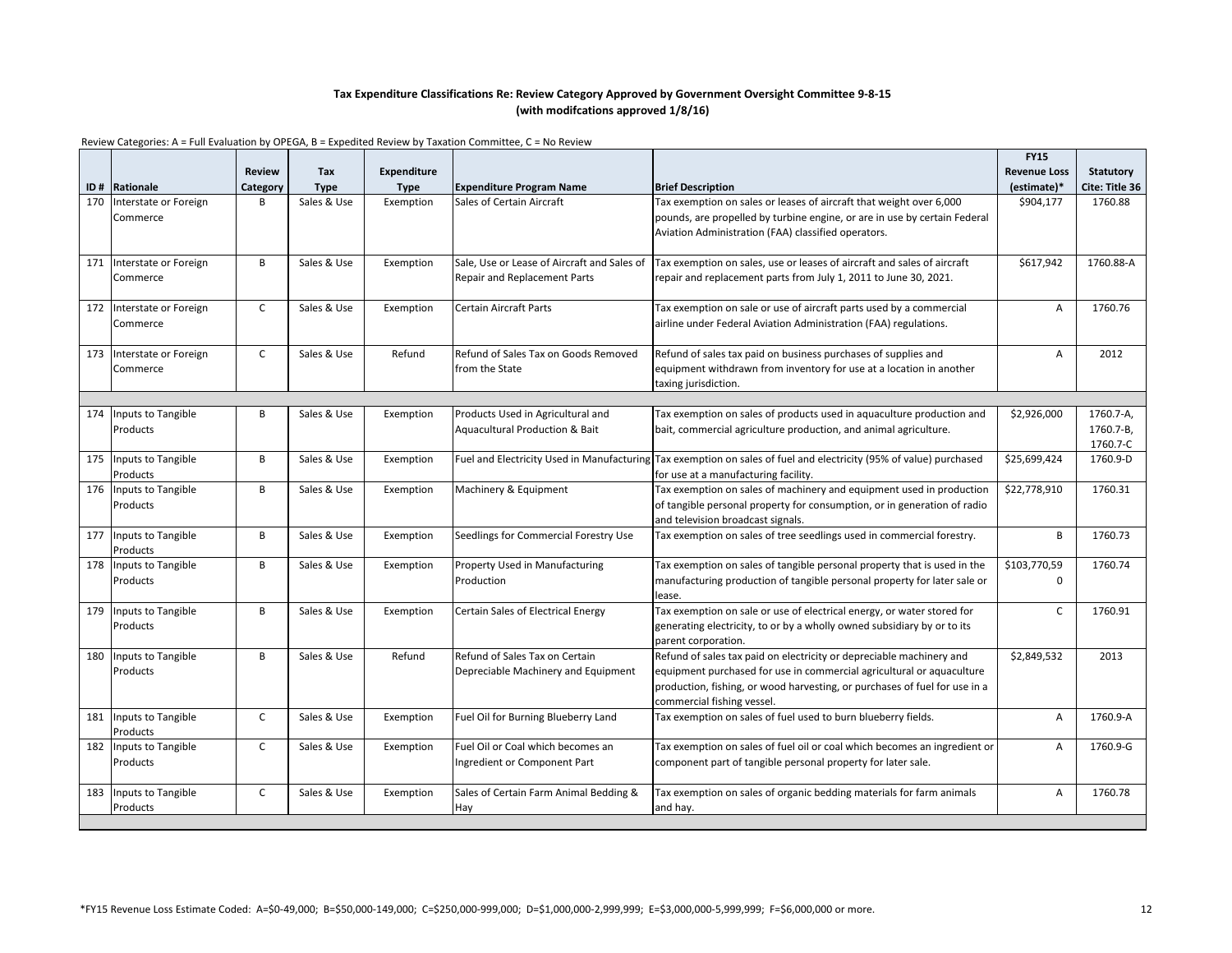|     |                             |                |             |               |                                                     |                                                                                                         | <b>FY15</b>         |                  |
|-----|-----------------------------|----------------|-------------|---------------|-----------------------------------------------------|---------------------------------------------------------------------------------------------------------|---------------------|------------------|
|     |                             | <b>Review</b>  | Tax         | Expenditure   |                                                     |                                                                                                         | <b>Revenue Loss</b> | <b>Statutory</b> |
|     | ID# Rationale               | Category       | <b>Type</b> | <b>Type</b>   | <b>Expenditure Program Name</b>                     | <b>Brief Description</b>                                                                                | (estimate)*         | Cite: Title 36   |
| 184 | <b>Specific Policy</b>      | $\overline{A}$ | Other       | Exemption     | Partial Cigarette Stamp Tax Exemption for           | Allows licensed cigarette distributors to purchase cigarette stamps with a                              | \$1,422,163         | 4366-A.2         |
|     | Goal/Mandate                |                |             |               | <b>Licensed Distributors</b>                        | face value of \$2 at a discount of 1.15%. (General Fund)                                                |                     |                  |
|     |                             |                |             |               |                                                     |                                                                                                         |                     |                  |
| 185 | <b>Specific Policy</b>      | $\overline{A}$ | Sales & Use | Exemption     | Air & Water Pollution Control Facilities            | Tax exemption on sales of certified air and water pollution control                                     | C or D              | 1760.29,         |
|     | Goal/Mandate                |                |             |               |                                                     | facilities and parts or accessories, construction materials, and chemicals                              |                     | 1760.30          |
|     |                             |                |             |               |                                                     | or supplies of these facilities.                                                                        |                     |                  |
| 10  | <b>Specific Policy</b>      | B              | Income      | Reimbursement | Job Increment Financing Fund - Brunswick            | Reimbursement to SMCC and MRRA of income tax attributed to qualified                                    | Included in         | 5 MRSA           |
|     | Goal/Mandate                |                |             |               | Naval Air Station                                   | employees (those receiving a designated level of wages, health and                                      | ETIF total          | §13083 S-1       |
|     |                             |                |             |               |                                                     | retirement benefits) at businesses in the Brunswick Naval Air Station                                   |                     | (not in Title    |
|     |                             |                |             |               |                                                     | Area.                                                                                                   |                     | 36)              |
|     | Specific Policy             | $\overline{B}$ | Income      |               | Reimbursement Job Increment Financing Fund - Loring | Reimbursement to Loring Development Authority of income tax                                             | Included in         | 5 MRSA           |
|     | Goal/Mandate                |                |             |               |                                                     | attributed to qualified employees (those receiving a designated level of                                | ETIF total          | Ch.383           |
|     |                             |                |             |               |                                                     | wages, health and retirement benefits) at businesses in the former Loring                               |                     | Art. 1-C         |
|     |                             |                |             |               |                                                     | Air Force Base area.                                                                                    |                     |                  |
|     | 186 Specific Policy         | $\mathsf{C}$   | Sales & Use | Exemption     | Animal Waste Storage Facility                       | Tax exemption on sales of materials used in construction, repair or                                     | Α                   | 1760.81          |
|     | Goal/Mandate                |                |             |               |                                                     | maintenance of an animal waste storage facility, under specified                                        |                     |                  |
|     |                             | $\mathsf{C}$   |             |               |                                                     | conditions.                                                                                             |                     |                  |
| 187 | <b>Specific Policy</b>      |                | Sales & Use | Exemption     | Sales to Centers for Innovation                     | Tax exemption on sales to centers for innovation, established by State                                  | A                   | 1760.84          |
|     | Goal/Mandate                |                |             |               |                                                     | law, which represent specific industry sectors with significant potential                               |                     |                  |
| 188 | <b>Specific Policy</b>      | $\mathsf{C}$   | Sales & Use | Exemption     | Plastic Bags Sold to Redemption Centers             | for growth and development.<br>Tax exemption on sales to a local redemption center of plastic bags used | \$29,813            | 1760.93          |
|     | Goal/Mandate                |                |             |               |                                                     | to sort, store or transport returnable beverage containers.                                             |                     |                  |
|     |                             |                |             |               |                                                     |                                                                                                         |                     |                  |
| 189 | <b>Specific Policy</b>      | $\mathsf{C}$   | Sales & Use | Refund        | <b>Fish Passage Facilities</b>                      | Refund of sales or use tax paid on materials used in construction of fish                               | A                   | 2014             |
|     | Goal/Mandate                |                |             |               |                                                     | passage facilities in dams, under specified conditions.                                                 |                     |                  |
|     |                             |                |             |               |                                                     |                                                                                                         |                     |                  |
|     | 190 Specific Policy         | $\mathsf{C}$   | Service     | Exemption     | Sales to Centers for Innovation                     | Tax exemption on sales to centers for innovation, established by State                                  | $\overline{A}$      | 2557.29          |
|     | Goal/Mandate                |                | Provider    |               |                                                     | law, which represent specific industry sectors with significant potential                               |                     |                  |
|     |                             |                |             |               |                                                     | for growth and development.                                                                             |                     |                  |
|     |                             |                |             |               |                                                     |                                                                                                         |                     |                  |
| 191 | <b>Non-Taxable Services</b> | B              | Sales & Use | Exemption     | Non-Taxable Services                                | Services, other than specifically defined "Taxable Services," are not                                   | \$1.3 billion       | 1752.11,         |
|     |                             |                |             |               |                                                     | subject to Sales and Use Tax.                                                                           |                     | 1752.17-B        |
| 192 | Non-Taxable Services        | B              | Sales & Use | Exemption     | Repair, Maintenance and Other Labor                 | Tax exemption on price of labor or services used in installing, applying or                             | \$45,657,000        | 1752.14.B(4)     |
|     |                             |                |             |               | <b>Service Fees</b>                                 | repairing property, if separately charged or stated.                                                    |                     |                  |
|     |                             |                |             |               |                                                     |                                                                                                         |                     |                  |
| 193 | Administrative Burden       | $\overline{A}$ | Sales & Use | Exemption     | Sales Through Coin Operated Vending                 | Tax exemption on sales of certain products through vending machines by                                  | \$442,955           | 1760.34          |
|     |                             |                |             |               | <b>Machines</b>                                     | retailers who make the majority of their sales via vending machines.                                    |                     |                  |
|     |                             |                |             |               |                                                     |                                                                                                         |                     |                  |
| 194 | Administrative Burden       | $\mathsf{C}$   | Sales & Use | Exemption     | Certain Meals Served by Colleges to                 | Tax exemption on sales of meals served by a college to its employees if                                 | A                   | 1760.6.E         |
|     |                             |                |             |               | <b>Employees of the College</b>                     | purchased with college-issued debit cards.                                                              |                     |                  |
| 195 | Administrative Burden       | $\mathsf{C}$   | Sales & Use | Exemption     | <b>Casual Sales</b>                                 | Tax exemption on any casual sale, defined as an isolated transaction in                                 | D                   | 1752.11.B(1)     |
|     |                             |                |             |               |                                                     | which tangible personal property or a taxable service is sold other than in                             |                     |                  |
|     |                             |                |             |               |                                                     | the ordinary course of repeated transactions by the person making the<br>sale; e.g. at a yard sale.     |                     |                  |
|     |                             |                |             |               |                                                     |                                                                                                         |                     |                  |